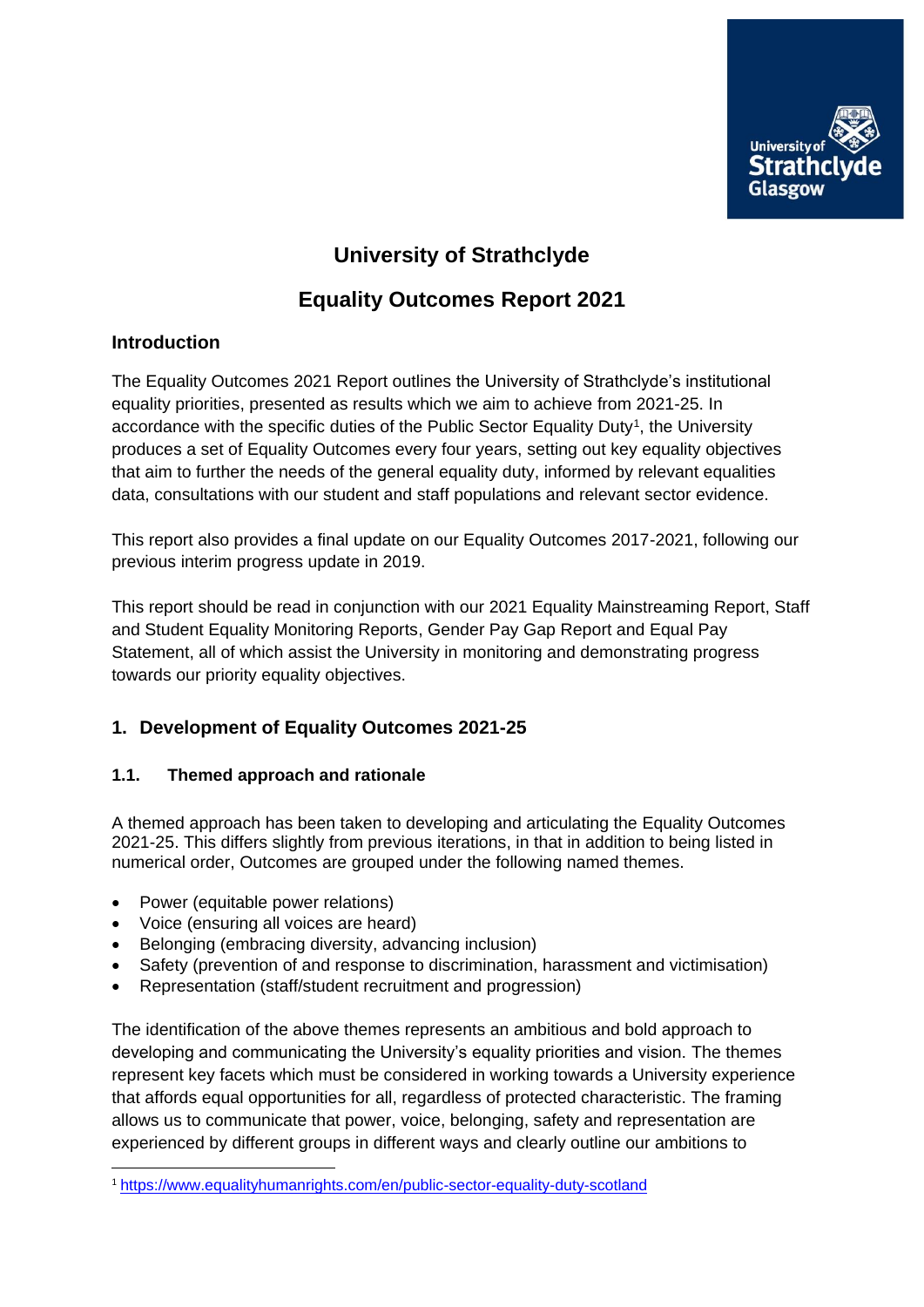address related inequalities. It also supports an intersectional analysis of inequalities, which takes into account that people may experience multiple disadvantage based on a combination of their protected characteristics.

### **1.2. Strategic Plan 2020-25: key strategic aims**

As outlined in the University's Equality Mainstreaming Report 2021, equality, diversity and inclusion are articulated at the highest level within our [Strategic Plan 2020-2025.](https://www.strath.ac.uk/whystrathclyde/strategicplan/) Strategic aims with particular relevance to the Equality Outcomes 2021-25 include:

- Strategic aim 1.2: our students have a co-created outstanding and distinctive student experience with high-quality student support throughout the learner journey
- Strategic aim 1.5: In embracing our socially progressive ethos, our community of staff and students feel valued and are effective, engaged and values-led

### **1.3. Evidence and involvement**

A range of internal and external evidence was collated and analysed to determine the Equality Outcomes 2021-25. This includes:

- Consultation with staff and students via an Equality Outcomes Survey prior to the finalisation of our 2021-25 priorities (particularly targeted at key stakeholders/EDI groups)
- Race Equality consultations (focus groups and survey) held with staff and students early in 2021
- Internal staff and student data (including demographics, progression, attainment)
- Sector wide equality data and reporting from the last 4 years
- National demographic data and reporting (e.g. Scot Gov/EHRC data and publications) and internal staff/student consultation (EO consultation survey,)

## **2. Impact of and mitigations against COVID-19**

- Our Equality Mainstreaming Report 2021 outlines specific actions the University has undertaken to consider and mitigate the impact of COVID-19 on our students and staff, while considering the varying impact of the pandemic on different groups
- The ongoing impact of the pandemic will be considered as we implement the Equality Outcomes 2021-25

## **3. Equality Outcomes 2017-21 progress update**

The University's Equality, Diversity and Inclusion Committee (EDIC) reviews our Equality Outcomes annually, to monitor progress against our objectives and assess whether the identified Outcomes remain relevant and continue to be framed in a way that best addresses our intended aims. Progress against the Equality Outcomes 2017-21 is shown in Appendix B.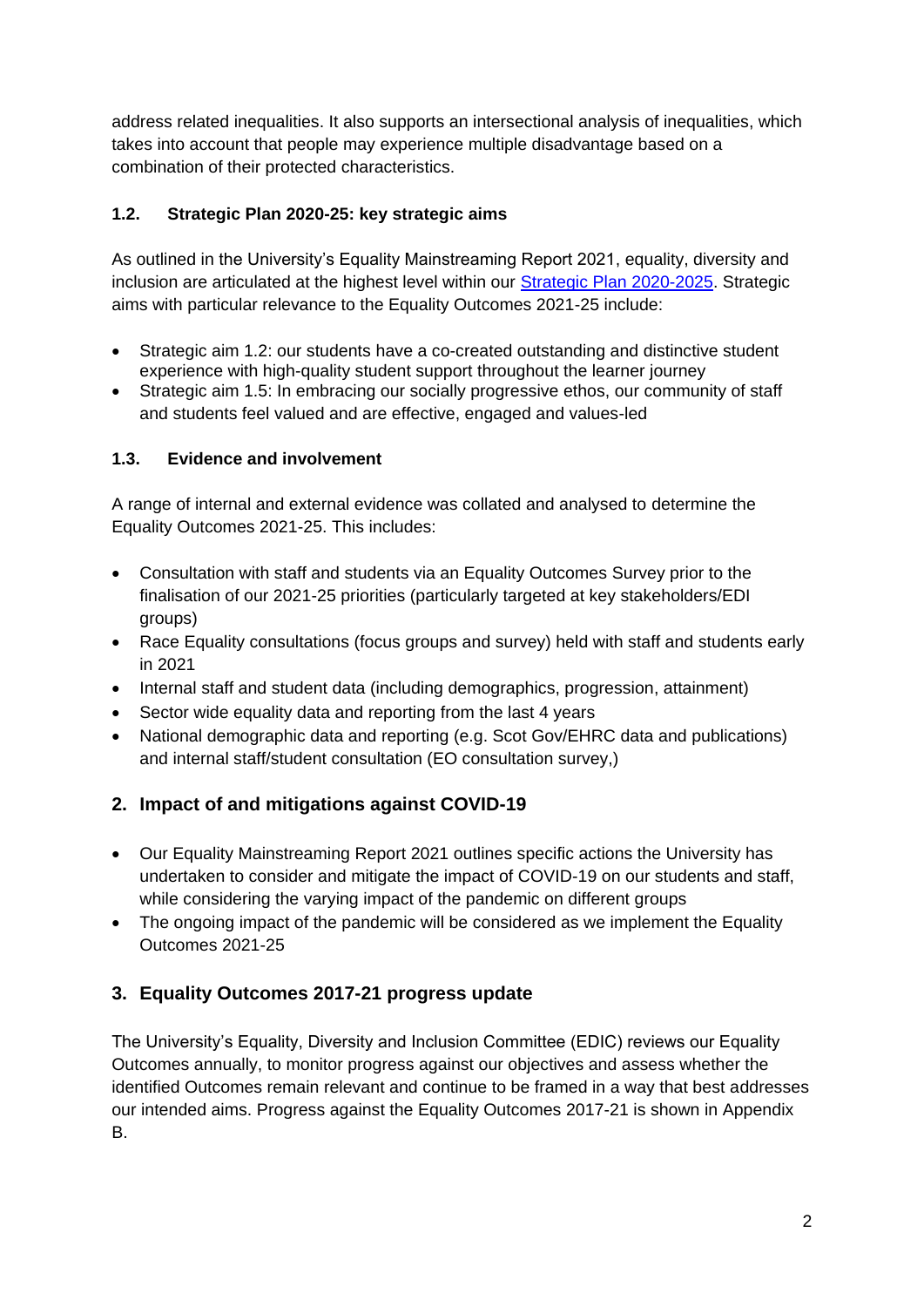### **Appendix A: Equality Outcomes 2021-25**

| <b>POWER</b> (equitable power relations)                                                                                                                                                                                                              |                                                                                                                                                                                                                                                                                                                                                                                                                                                                                                                                                                                                                                 |                                                                                                                                                                                                                                                                                                                                                                                                                                                                                                                                                                                                                                                                                                                                                                                                                                                                                                                                                                              |                                                                                                                                                                                                                                                                                                                    |                                                                                                                            |
|-------------------------------------------------------------------------------------------------------------------------------------------------------------------------------------------------------------------------------------------------------|---------------------------------------------------------------------------------------------------------------------------------------------------------------------------------------------------------------------------------------------------------------------------------------------------------------------------------------------------------------------------------------------------------------------------------------------------------------------------------------------------------------------------------------------------------------------------------------------------------------------------------|------------------------------------------------------------------------------------------------------------------------------------------------------------------------------------------------------------------------------------------------------------------------------------------------------------------------------------------------------------------------------------------------------------------------------------------------------------------------------------------------------------------------------------------------------------------------------------------------------------------------------------------------------------------------------------------------------------------------------------------------------------------------------------------------------------------------------------------------------------------------------------------------------------------------------------------------------------------------------|--------------------------------------------------------------------------------------------------------------------------------------------------------------------------------------------------------------------------------------------------------------------------------------------------------------------|----------------------------------------------------------------------------------------------------------------------------|
| Aim                                                                                                                                                                                                                                                   | <b>Outcome</b>                                                                                                                                                                                                                                                                                                                                                                                                                                                                                                                                                                                                                  | Key activities and responsibilities                                                                                                                                                                                                                                                                                                                                                                                                                                                                                                                                                                                                                                                                                                                                                                                                                                                                                                                                          | <b>Measures</b>                                                                                                                                                                                                                                                                                                    | <b>Equality duty and protected</b><br>characteristics (PCs)                                                                |
| A1: The impact of staff-student and<br>staff-staff power imbalances, as they<br>affect progression, safeguarding,<br>wellbeing, performance and<br>discipline, is fully understood and<br>addressed in relevant University<br>policies and procedures | Rationale and baseline:<br>sector evidence, including<br>UUK/EHRC reports on<br>racial harassment and<br>violence against women,<br>highlights the impact of<br>power dynamics. Nov 2020<br>report by C.R.K. Sandison,<br>Q.C. highlights specific<br>recommendations for<br>Strathclyde with regard to<br>staff conduct which are<br>being implemented by a<br>strategic University group,<br>IRIG, and its relevant sib<br>groups<br>Goal: Policies and<br>procedures linked to<br>preventing and responding<br>to discrimination and<br>harassment, explicitly<br>recognise and address the<br>impact of power<br>imbalances | *IRIG sub groups to progress specific<br>workstreams on (a) PhD<br>students/ECRS as a vulnerable group<br>and (b) review of Dignity and Respect<br>Policy and procedures<br>*Implement the 'Strathclyde Pledge'<br>to ensure zero harm for staff and<br>commit to<br>moving from reacting to allegations of<br>harassment to prevention of<br>harassment in the workplace<br>*Implement an all staff behaviour<br>code and enhanced associated<br>'Report and Support' mechanisms<br>*Implement Advance HE/SFC<br>tackling racism on campus assets<br>*Ensure recommendations of EHRC<br>report on tackling racial harassment<br>in HE are fully implemented<br>*Ensure appropriate targeting,<br>monitoring and completion of relevant<br>new staff training, including bystander<br>training, bullying and harassment,<br>race equality and micro-behaviours<br>Leads<br>*IRIG sub groups/HR/Race Equality<br>Working Group (REWG)/Access,<br>Equality and Inclusion (AEI) | *Staff 'pulse surveys'<br>*Student surveys<br>*Completed Equality<br><b>Impact Assessments</b><br>(EIAs)<br>*Report and Support data<br>*EDI and related staff<br>training data<br>*Race Equality Charter<br>(REC)/Athena Swan (AS)<br>action plan progress<br>*Team based 'listen and<br>action' meeting feedback | Duty: eliminate unlawful<br>discrimination, harassment and<br>victimisation<br>PCs: all, particularly race, sex,<br>gender |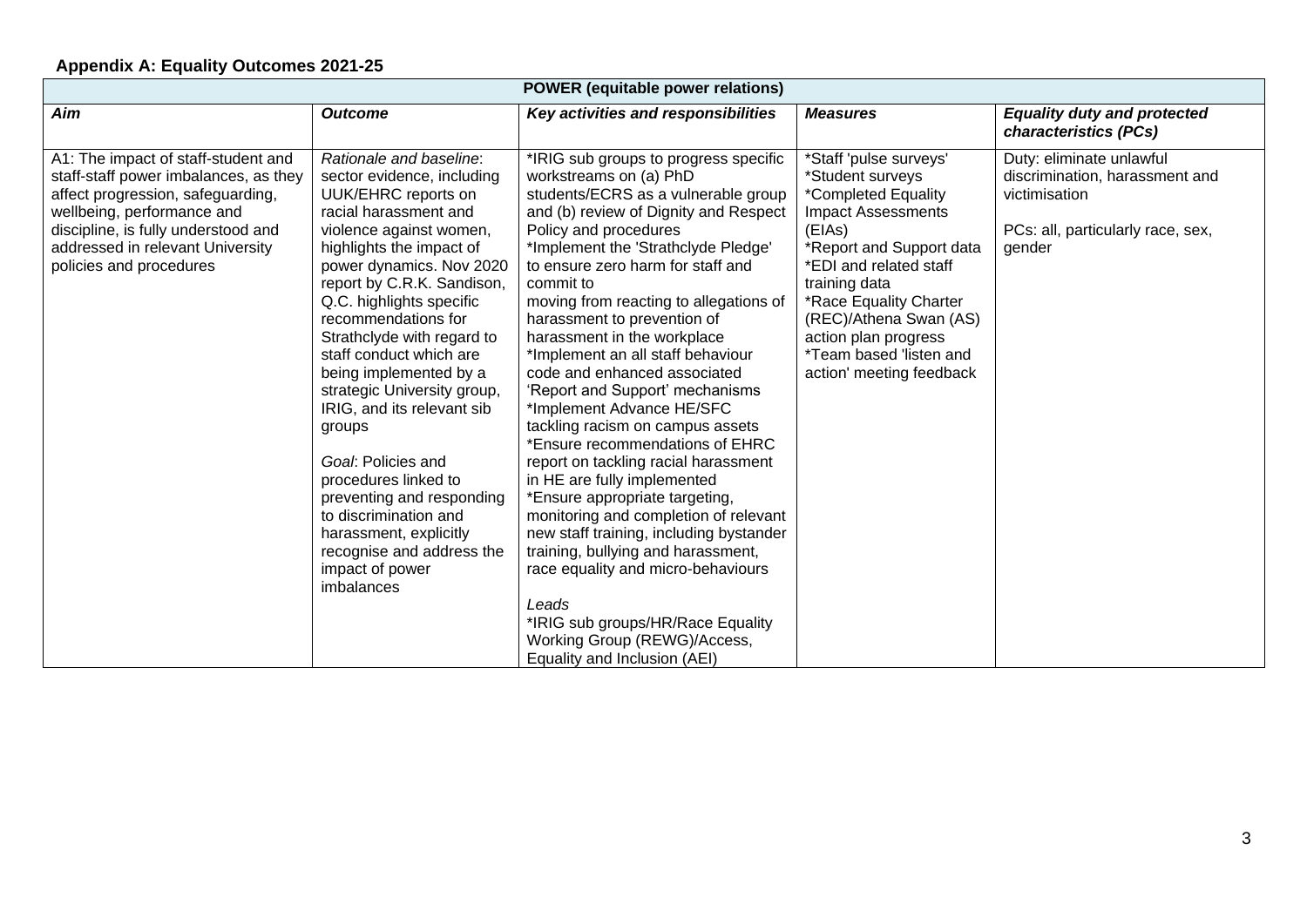| addresses under representation by<br>sex and gender, race and other<br>equality characteristics in senior<br>decision-making roles, strategic<br>committees and working groups | University Court is<br>currently gender balanced<br>and adverts for vacant<br>roles invite applications<br>from specific<br>underrepresented groups.<br>Membership of strategic<br>committees is listed on<br>website, gender balance is<br>monitored and reported via<br>Athena Swan institutional<br>submissions<br>Goal: Areas of<br>underrepresentation in<br>committee membership are<br>identified and addressed,<br>with appointment protocols<br>updated as necessary to<br>maintain diverse<br>membership | managers and chairs to identify areas<br>of underrepresentation in<br>membership<br>*Conduct Equality Impact<br>Assessment on committee<br>appointment process, including<br>scrutiny of how composition of<br>committees/groups is decided<br>*Update appointment protocols as<br>necessary<br>*Ensure future institutional Race<br>Equality and Athena Swan Charter<br>submissions take full account of Aim<br>A2<br>Leads<br>*Committee<br>managers/AEI/REWG/Gender<br><b>Equality Steering Group (GESG)</b> | committee membership | opportunity between people who<br>share a protected characteristic and<br>those who do not<br>PCs: all, particularly race, sex,<br>gender |
|--------------------------------------------------------------------------------------------------------------------------------------------------------------------------------|--------------------------------------------------------------------------------------------------------------------------------------------------------------------------------------------------------------------------------------------------------------------------------------------------------------------------------------------------------------------------------------------------------------------------------------------------------------------------------------------------------------------|-----------------------------------------------------------------------------------------------------------------------------------------------------------------------------------------------------------------------------------------------------------------------------------------------------------------------------------------------------------------------------------------------------------------------------------------------------------------------------------------------------------------|----------------------|-------------------------------------------------------------------------------------------------------------------------------------------|
|--------------------------------------------------------------------------------------------------------------------------------------------------------------------------------|--------------------------------------------------------------------------------------------------------------------------------------------------------------------------------------------------------------------------------------------------------------------------------------------------------------------------------------------------------------------------------------------------------------------------------------------------------------------------------------------------------------------|-----------------------------------------------------------------------------------------------------------------------------------------------------------------------------------------------------------------------------------------------------------------------------------------------------------------------------------------------------------------------------------------------------------------------------------------------------------------------------------------------------------------|----------------------|-------------------------------------------------------------------------------------------------------------------------------------------|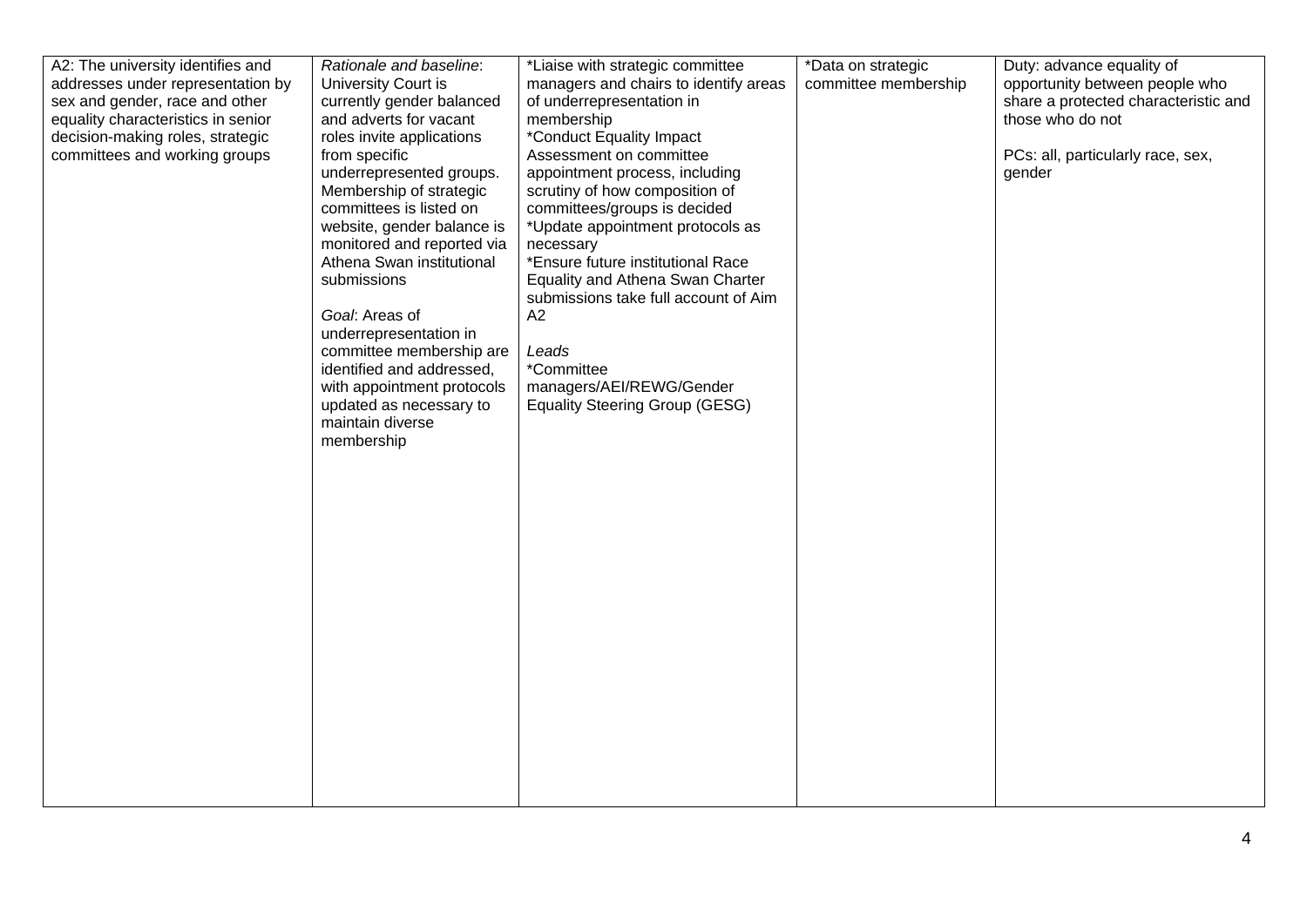| <b>VOICE</b> (ensuring all voices are heard)                                                                                                                                                                                                                                                                                   |                                                                                                                                                                                                                                                                                                                                                                                                                                                                                                                                          |                                                                                                                                                                                                                                                                                                                                                                                                                                                                                                                                                                                                                                                                                                                                                                       |                                                                                                                                                  |                                                                                                                                                                                                                                                    |
|--------------------------------------------------------------------------------------------------------------------------------------------------------------------------------------------------------------------------------------------------------------------------------------------------------------------------------|------------------------------------------------------------------------------------------------------------------------------------------------------------------------------------------------------------------------------------------------------------------------------------------------------------------------------------------------------------------------------------------------------------------------------------------------------------------------------------------------------------------------------------------|-----------------------------------------------------------------------------------------------------------------------------------------------------------------------------------------------------------------------------------------------------------------------------------------------------------------------------------------------------------------------------------------------------------------------------------------------------------------------------------------------------------------------------------------------------------------------------------------------------------------------------------------------------------------------------------------------------------------------------------------------------------------------|--------------------------------------------------------------------------------------------------------------------------------------------------|----------------------------------------------------------------------------------------------------------------------------------------------------------------------------------------------------------------------------------------------------|
| Aim                                                                                                                                                                                                                                                                                                                            | <b>Outcome</b>                                                                                                                                                                                                                                                                                                                                                                                                                                                                                                                           | Key activities and responsibilities                                                                                                                                                                                                                                                                                                                                                                                                                                                                                                                                                                                                                                                                                                                                   | <b>Measures</b>                                                                                                                                  | <b>Equality duty and protected</b><br>characteristics (PCs)                                                                                                                                                                                        |
| A3: All students and staff,<br>particularly those from groups<br>whose voices have been traditionally<br>underrepresented, have the<br>opportunity to meaningfully<br>contribute, where relevant, to<br>strategic and operational<br>developments which impact the<br>learning, teaching, research and<br>working environments | Rationale and baseline:<br>Internal and external<br>evidence (including<br>Advance HE/EHRC<br>reporting on persistent<br>inequalities, NSS results,<br><b>Equality Outcomes</b><br>consultation) highlights<br>differing experience,<br>challenges and levels of<br>satisfaction by equality<br>characteristics<br>Goal: Mechanisms are<br>established to monitor the<br>range of student and staff<br>voices contributing via<br>consultation routes, with<br>specific groups enabled to<br>provide feedback where<br>engagement is low | *Establish Faculty/Executive<br>Professional Services level EDI<br>committees/action plans to facilitate<br>local delivery of institutional EDI<br>objectives<br>*Learn from experience of existing<br>student/staff networks and explore<br>creation of new peer support groups<br>*Provide specific training and support<br>for staff engaged in EDI activity,<br>particularly those with lived<br>experience<br>*Ensure student and staff feedback<br>opportunities, including student<br>surveys, staff 'pulse' surveys, Values<br>Survey, proactively invite diverse<br>input<br>*Seek innovative ways to facilitate the<br>engagement of students and staff<br>from under-represented groups<br>Leads<br>*AEI/Exec. Deans/HR/Student<br>Experience/Strath Union | *Staff 'pulse surveys'<br>*Student surveys<br>*Equality Outcomes<br>progress consultation<br>*Team based 'listen and<br>action' meeting feedback | Duty: advance equality of<br>opportunity between people who<br>share a protected characteristic and<br>those who do not.<br>Duty: foster good relations between<br>people who share a protected<br>characteristic and those who do not<br>PCs: all |
| A4: Students and staff who<br>contribute to equality, diversity and<br>inclusion activities and initiatives are<br>appropriately recognised and<br>rewarded for their efforts and<br>individuals in leadership and<br>management roles are given<br>responsibility for delivering on EDI<br>objectives                         | Rationale and baseline: As<br>above. Equality Outcomes<br>consultation identifies<br>agreement that increased<br>support/recognition be<br>offered to staff engaging in<br>EDI initiatives.<br>Goal: A diverse range of<br>students and staff are<br>actively engaged in EDI<br>issues and initiatives and<br>staff in leadership and<br>management roles are                                                                                                                                                                            | *Establish Faculty/Directorate level<br>EDI committees/action plans to<br>facilitate local delivery of institutional<br><b>EDI</b> objectives<br>*Develop mechanisms for recognising<br>and rewarding staff and students<br>contributing to EDI activities, e.g. via<br>ADR for staff and equivalent measure<br>for students<br>*Ensure accountability for delivering<br>on EDI objectives is recognised in<br>development reviews of staff in<br>leadership and management roles                                                                                                                                                                                                                                                                                     | *Accountability and<br>Development reviews<br>*Student surveys<br>*Equality Outcomes<br>progress consultation                                    | Duty: advance equality of<br>opportunity between people who<br>share a protected characteristic and<br>those who do not<br>PCs: all                                                                                                                |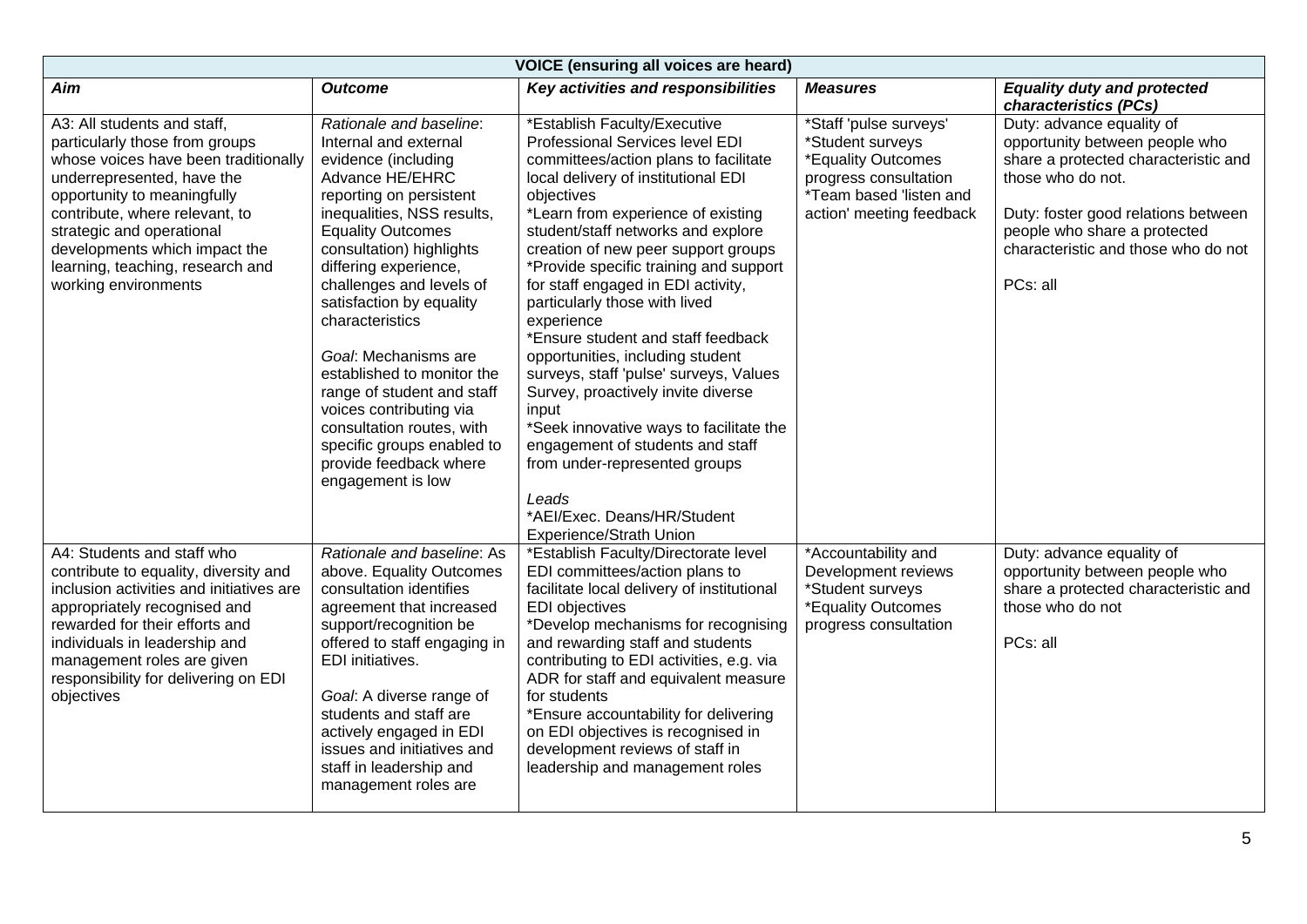|                                                                                                                                                                                                                                       | accountable for delivering                                                                                                                                                                                                                                                                                                                                                                                                                                                                                                                                                                                    | Leads                                                                                                                                                                                                                                                                                                                                                                                                                                                                                                                                                                                                                                                                                                                                                                                                                                                                                                                            |                                                                                                                                                                                     |                                                                                                                                                                                                                                                                                                                          |
|---------------------------------------------------------------------------------------------------------------------------------------------------------------------------------------------------------------------------------------|---------------------------------------------------------------------------------------------------------------------------------------------------------------------------------------------------------------------------------------------------------------------------------------------------------------------------------------------------------------------------------------------------------------------------------------------------------------------------------------------------------------------------------------------------------------------------------------------------------------|----------------------------------------------------------------------------------------------------------------------------------------------------------------------------------------------------------------------------------------------------------------------------------------------------------------------------------------------------------------------------------------------------------------------------------------------------------------------------------------------------------------------------------------------------------------------------------------------------------------------------------------------------------------------------------------------------------------------------------------------------------------------------------------------------------------------------------------------------------------------------------------------------------------------------------|-------------------------------------------------------------------------------------------------------------------------------------------------------------------------------------|--------------------------------------------------------------------------------------------------------------------------------------------------------------------------------------------------------------------------------------------------------------------------------------------------------------------------|
|                                                                                                                                                                                                                                       | on EDI objectives                                                                                                                                                                                                                                                                                                                                                                                                                                                                                                                                                                                             | *AEI/Exec. Deans/HR/Student                                                                                                                                                                                                                                                                                                                                                                                                                                                                                                                                                                                                                                                                                                                                                                                                                                                                                                      |                                                                                                                                                                                     |                                                                                                                                                                                                                                                                                                                          |
|                                                                                                                                                                                                                                       |                                                                                                                                                                                                                                                                                                                                                                                                                                                                                                                                                                                                               | <b>Experience Committee</b>                                                                                                                                                                                                                                                                                                                                                                                                                                                                                                                                                                                                                                                                                                                                                                                                                                                                                                      |                                                                                                                                                                                     |                                                                                                                                                                                                                                                                                                                          |
|                                                                                                                                                                                                                                       |                                                                                                                                                                                                                                                                                                                                                                                                                                                                                                                                                                                                               | <b>BELONGING (embracing diversity, advancing inclusion)</b>                                                                                                                                                                                                                                                                                                                                                                                                                                                                                                                                                                                                                                                                                                                                                                                                                                                                      |                                                                                                                                                                                     |                                                                                                                                                                                                                                                                                                                          |
| Aim                                                                                                                                                                                                                                   | <b>Outcome</b>                                                                                                                                                                                                                                                                                                                                                                                                                                                                                                                                                                                                | Key activities and responsibilities                                                                                                                                                                                                                                                                                                                                                                                                                                                                                                                                                                                                                                                                                                                                                                                                                                                                                              | <b>Measures</b>                                                                                                                                                                     | <b>Equality duty and protected</b><br>characteristics (PCs)                                                                                                                                                                                                                                                              |
| A5: Student and staff support<br>services and networks are fully<br>cognisant of and actively provide for<br>the specific needs of people with<br>regard to sexual orientation, sex and<br>gender, ethnicity and disability<br>status | Rationale and baseline:<br>Internal and external<br>evidence, including<br>Advance HE/EHRC<br>reporting on persistent<br>inequalities, NSS results,<br><b>Equality Outcomes</b><br>consultation identifies<br>differing experience,<br>challenges and levels of<br>satisfaction by equality<br>characteristics<br>Goal: Students and staff<br>interacting with support<br>services and networks are<br>equally satisfied with their<br>experience, regardless of<br>background/characteristics.<br>Staff understand and feel<br>equipped to consider<br>specific needs based on<br>background/characteristics | *Explore the creation of campus<br>spaces for specific student/staff<br>groups<br>*Learn from experience of existing<br>student/staff networks and explore<br>creation of new peer support groups<br>*Engage departments across the<br>University in applying for LGBT Youth<br>Scotland's LGBT Charter<br>*Ensure staff involved in providing<br>academic, career and wellbeing<br>support to students and staff are<br>trained in specific equality barriers<br>and needs<br>*Implement "Thrive@Strathclyde"<br>workplace health action plan<br>*Enhance work/life balance through<br>agile working<br>*Continue to implement a range of<br>sector leading, socially progressive,<br>People Oriented policies to support<br>staff<br>*Ensure future institutional Race<br>Equality and Athena Swan Charter<br>submissions take full account of Aim<br>A <sub>5</sub><br>Leads<br><b>Student</b><br>Experience/HR/AEI/REWG/GESG | *Staff 'pulse surveys'<br>*Student surveys<br>*Equality Outcomes<br>progress consultation<br>*REC/AS action plan<br>progress<br>*Team based 'listen and<br>action' meeting feedback | Duty: advance equality of<br>opportunity between people who<br>share a protected characteristic and<br>those who do not.<br>Duty: foster good relations between<br>people who share a protected<br>characteristic and those who do not<br>PCs: sexual orientation, sex and<br>gender, ethnicity and disability<br>status |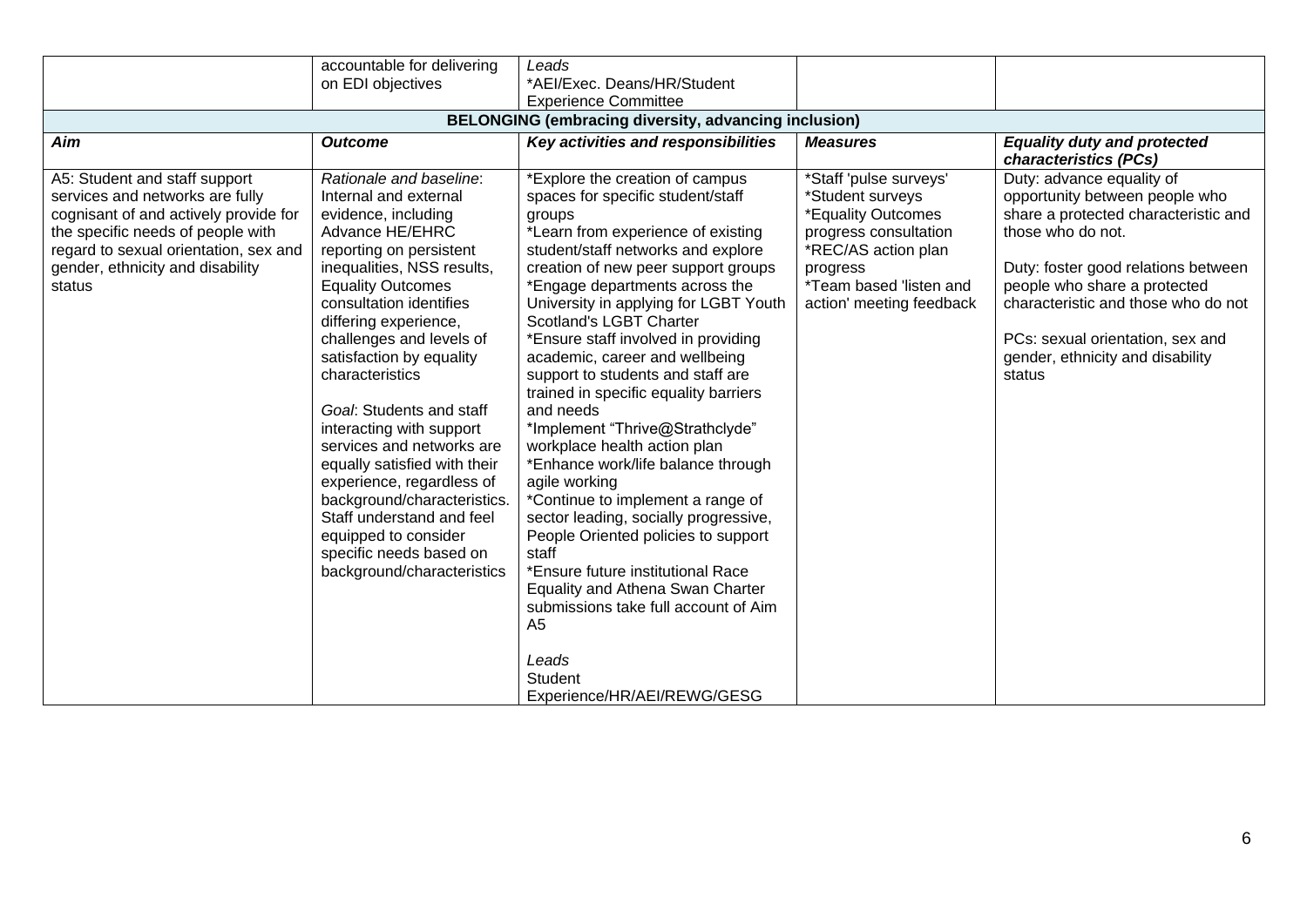| A6: The University's curricula reflect<br>the diversity of its population and<br>address issues of equality, diversity<br>and inclusion, including with specific<br>regard to race, disability, sex and<br>gender and sexual orientation | Rationale and baseline:<br>Internal and external<br>evidence, including<br>Advance HE/EHRC<br>reporting on persistent<br>inequalities, NSS results,<br><b>Equality Outcomes</b><br>consultation, internal<br>research into EDI in the<br>curriculum identifies<br>differing satisfaction with<br>learning and teaching by<br>equality characteristics and<br>the importance of EDI in<br>the curricula to student<br>experience<br>Goal: Processes for<br>developing University<br>curricula fully embed<br>consideration of equality,<br>diversity and inclusion and<br>this is reflected in the<br>student experience | *Establish a multi-year plan for<br>embedding EDI considerations in<br>University curriculum development<br>*Pilot methods to embed EDI in<br>curricula in key subject areas,<br>including exploration of a 'We are<br>Strathclyde' module which embraces<br>equality, values, diversity and<br>inclusion<br>*Evaluate and extend methods<br>across institution<br>Leads<br>*AEI/Education Strategy Committee | *Student surveys<br>*Equality Outcomes<br>progress consultation | Duty: foster good relations between<br>people who share a protected<br>characteristic and those who do not<br>PCs: all, particularly race, disability,<br>sex and gender and sexual<br>orientation |
|------------------------------------------------------------------------------------------------------------------------------------------------------------------------------------------------------------------------------------------|-------------------------------------------------------------------------------------------------------------------------------------------------------------------------------------------------------------------------------------------------------------------------------------------------------------------------------------------------------------------------------------------------------------------------------------------------------------------------------------------------------------------------------------------------------------------------------------------------------------------------|---------------------------------------------------------------------------------------------------------------------------------------------------------------------------------------------------------------------------------------------------------------------------------------------------------------------------------------------------------------------------------------------------------------|-----------------------------------------------------------------|----------------------------------------------------------------------------------------------------------------------------------------------------------------------------------------------------|
|------------------------------------------------------------------------------------------------------------------------------------------------------------------------------------------------------------------------------------------|-------------------------------------------------------------------------------------------------------------------------------------------------------------------------------------------------------------------------------------------------------------------------------------------------------------------------------------------------------------------------------------------------------------------------------------------------------------------------------------------------------------------------------------------------------------------------------------------------------------------------|---------------------------------------------------------------------------------------------------------------------------------------------------------------------------------------------------------------------------------------------------------------------------------------------------------------------------------------------------------------------------------------------------------------|-----------------------------------------------------------------|----------------------------------------------------------------------------------------------------------------------------------------------------------------------------------------------------|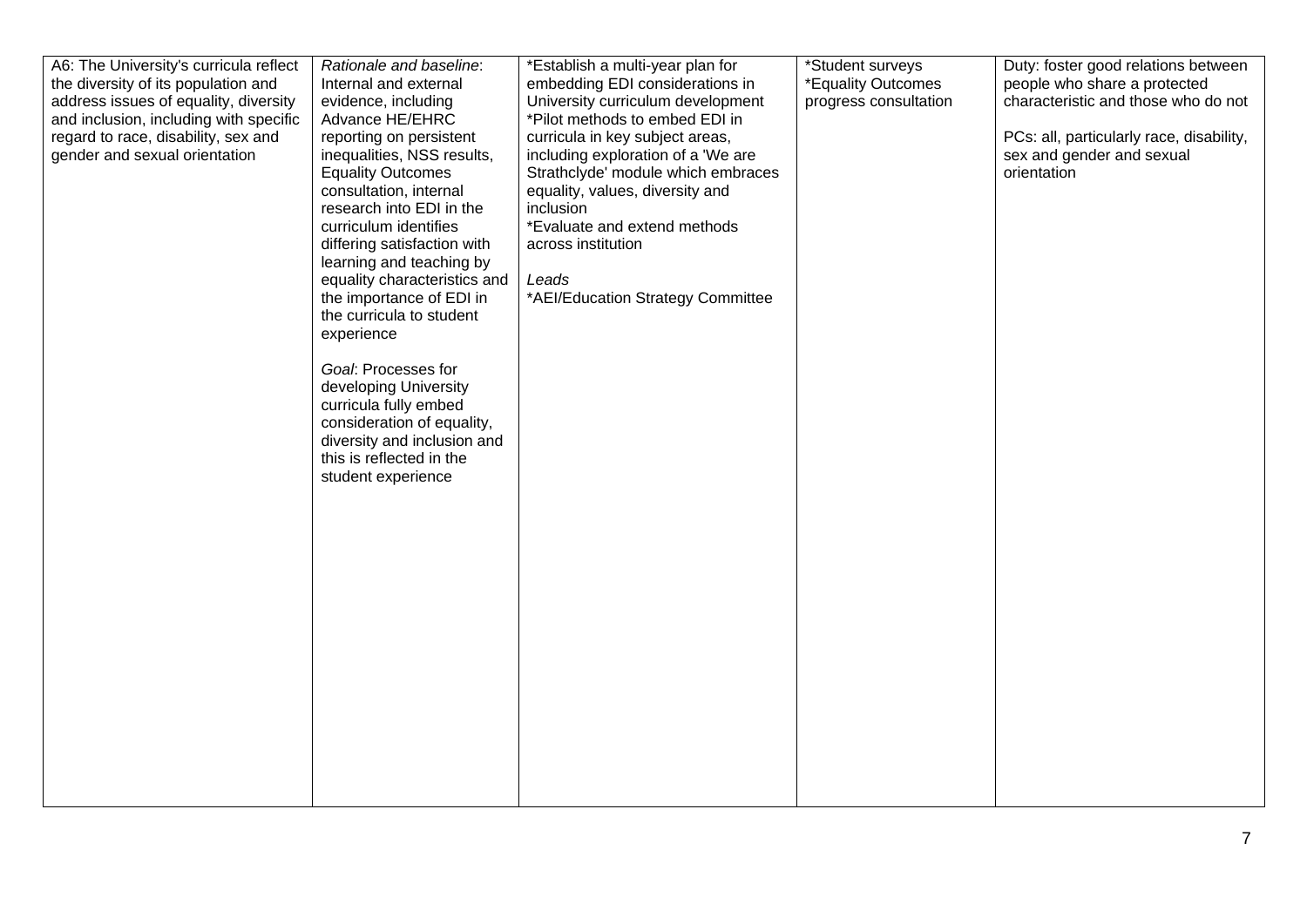| SAFETY (prevention of and response to discrimination, harassment and victimisation)                                                                                                         |                                                                                                                                                                                                                                                                                                                                                                                                                                                                                                                                                                                                                                                                             |                                                                                                                                                                                                                                                                                                                                                                                                                                                                                                                                                                                                                                                                                                                                                                                                                                                                                                                                                                                                                                                                                                                                                                                                                                                                                                                                                            |                                                                                                                                                                                     |                                                                                                                                                |
|---------------------------------------------------------------------------------------------------------------------------------------------------------------------------------------------|-----------------------------------------------------------------------------------------------------------------------------------------------------------------------------------------------------------------------------------------------------------------------------------------------------------------------------------------------------------------------------------------------------------------------------------------------------------------------------------------------------------------------------------------------------------------------------------------------------------------------------------------------------------------------------|------------------------------------------------------------------------------------------------------------------------------------------------------------------------------------------------------------------------------------------------------------------------------------------------------------------------------------------------------------------------------------------------------------------------------------------------------------------------------------------------------------------------------------------------------------------------------------------------------------------------------------------------------------------------------------------------------------------------------------------------------------------------------------------------------------------------------------------------------------------------------------------------------------------------------------------------------------------------------------------------------------------------------------------------------------------------------------------------------------------------------------------------------------------------------------------------------------------------------------------------------------------------------------------------------------------------------------------------------------|-------------------------------------------------------------------------------------------------------------------------------------------------------------------------------------|------------------------------------------------------------------------------------------------------------------------------------------------|
| Aim                                                                                                                                                                                         | <b>Outcome</b>                                                                                                                                                                                                                                                                                                                                                                                                                                                                                                                                                                                                                                                              | Key activities and responsibilities                                                                                                                                                                                                                                                                                                                                                                                                                                                                                                                                                                                                                                                                                                                                                                                                                                                                                                                                                                                                                                                                                                                                                                                                                                                                                                                        | <b>Measures</b>                                                                                                                                                                     | <b>Equality duty and protected</b><br>characteristics (PCs)                                                                                    |
| A7: The University is successful in<br>creating and maintaining an actively<br>anti-discriminatory culture, including<br>with regards to anti-racism, sexism,<br>homophobia and transphobia | Rationale and baseline:<br>Internal and external<br>evidence, including<br>UUK/EHRC reports on<br>racial harassment and<br>violence against women,<br>Advance HE/EHRC<br>reporting on persistent<br>inequalities, Equality<br>Outcomes consultation,<br><b>SFC Outcome Agreement</b><br>Guidance 2020/21 -<br>2022/23, identifies<br>discrimination and<br>harassment by equality<br>characteristics as<br>significant area of concern<br>Goal: Staff and students<br>recognise the University as<br>an anti-discriminatory<br>institution and report<br>confidence in policies,<br>procedures and initiatives<br>to prevent and tackle<br>discrimination and<br>harassment | *Fully implement Safe 360,<br>Strathclyde's unique and tailored<br>safeguarding framework that sets out<br>our commitment to the welfare and<br>wellbeing of our community<br>*Implement specific<br>recommendations of Sandison report<br>re complaints handling procedures<br>*IRIG sub groups to progress specific<br>workstream on review of Dignity and<br><b>Respect Policy and procedures</b><br>*Implement Advance HE/SFC<br>tackling racism on campus assets<br>*Ensure recommendations of EHRC<br>report on tackling racial harassment<br>in HE are fully implemented<br>*Implement the 'Strathclyde Pledge'<br>*Implement an all staff behaviour<br>code and enhancing associated<br>'Report and Support' mechanisms<br>*Ensure appropriate targeting,<br>monitoring and completion of relevant<br>new staff training, including bystander<br>training, bullying and harassment,<br>race equality and micro-behaviours<br>*Visible recognition of<br>educational/scientific/societal<br>contributors from under represented<br>community on campus, e.g. including<br>in naming of buildings and spaces<br>*Explore the articulation of the UN<br>Convention on the Rights of the Child<br>within the University context<br>*Ensure future institutional Race<br>Equality and Athena Swan Charter<br>submissions take full account of Aim<br>A7 | *Staff 'pulse surveys'<br>*Student surveys<br>*Equality Outcomes<br>progress consultation<br>*REC/AS action plan<br>progress<br>*Team based 'listen and<br>action' meeting feedback | Duty: eliminate unlawful<br>discrimination, harassment and<br>victimisation<br>PCs: all, particularly race, sex,<br>sexual orientation, gender |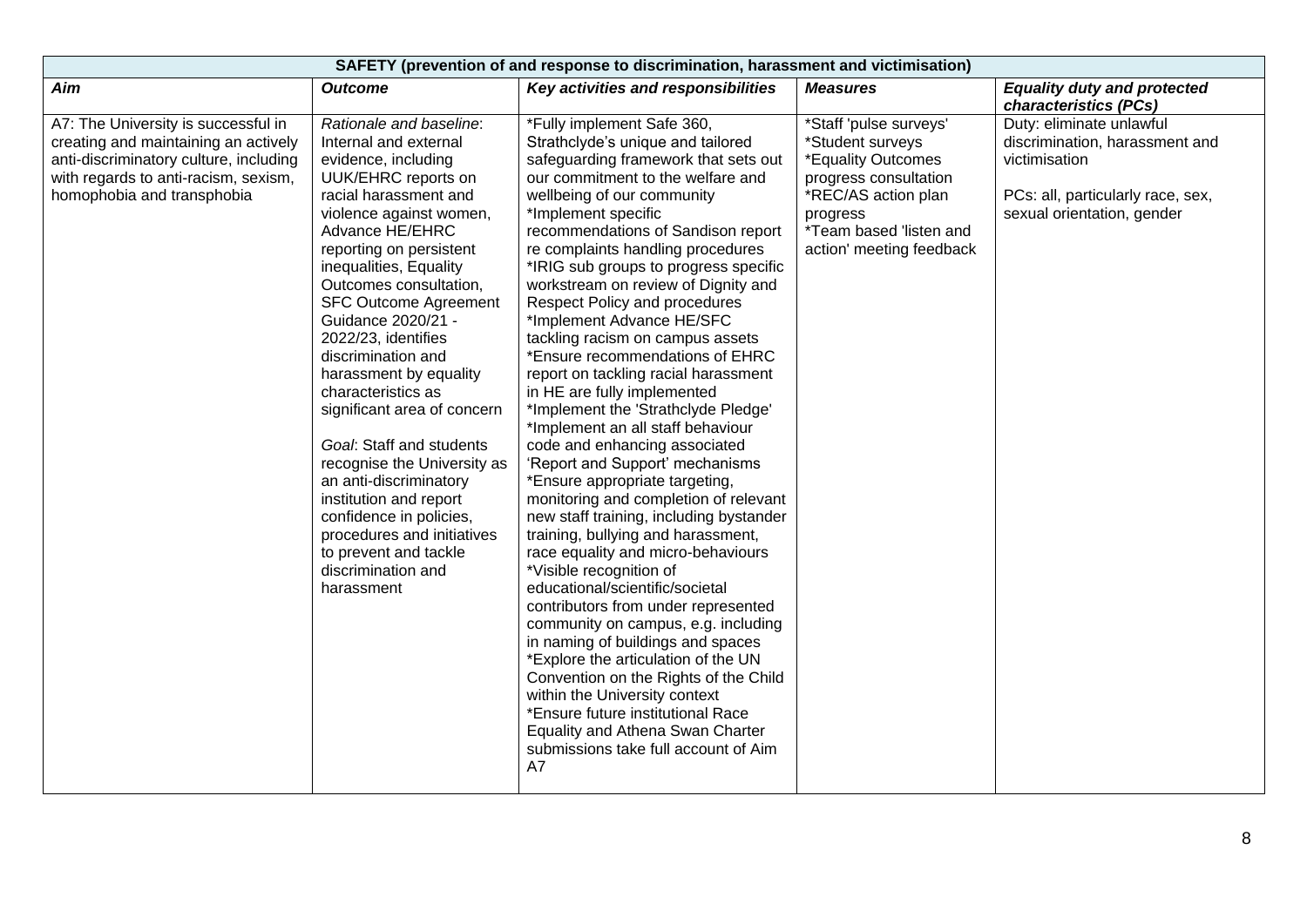|  | Leads<br>*USCO/IRIG sub<br>groups/REWG/HR/GESG |  |
|--|------------------------------------------------|--|
|  |                                                |  |
|  |                                                |  |
|  |                                                |  |
|  |                                                |  |
|  |                                                |  |
|  |                                                |  |
|  |                                                |  |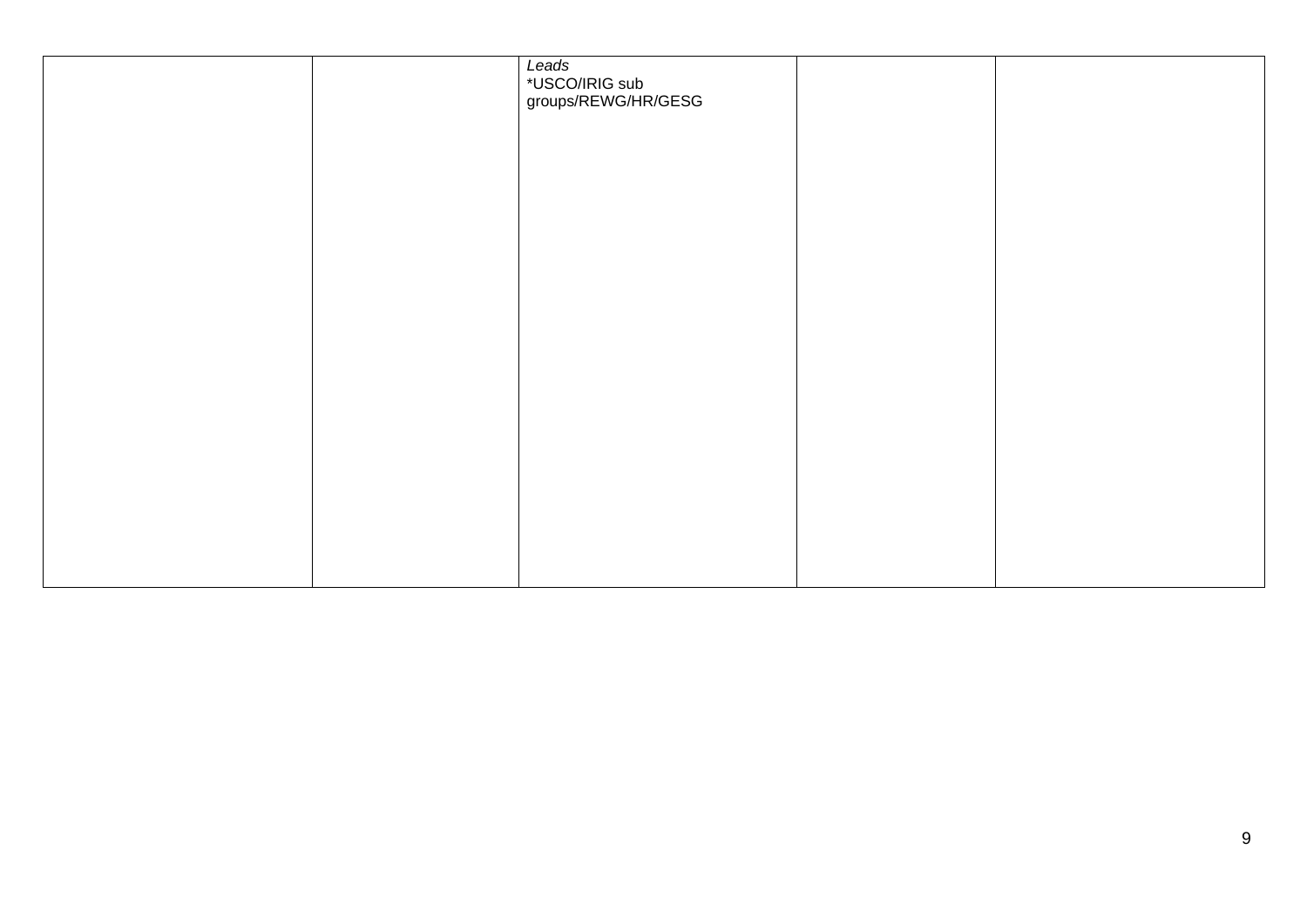| confidence in reporting and support<br>procedures for students and staff<br>experiencing discrimination,<br>harassment and victimisation | Internal and external<br>evidence, including<br>UUK/EHRC reports on<br>racial harassment and<br>violence against women,<br>Advance HE/EHRC<br>reporting on persistent<br>inequalities, Equality<br>Outcomes consultation,<br><b>SFC Outcome Agreement</b><br>Guidance 2020/21 -<br>2022/23, identifies<br>confidence in reporting<br>discrimination and<br>harassment by equality<br>characteristics as<br>significant area of concern<br>Goal: Students and staff<br>report high levels of<br>awareness of and<br>confidence in University<br>procedures for reporting<br>discrimination, harassment<br>and victimisation and in<br>support available for<br>reporters | Strathclyde's unique and tailored<br>safeguarding framework that sets out<br>our commitment to the welfare and<br>wellbeing of our community<br>*Implement specific<br>recommendations of Sandison report<br>re complaints handling procedures<br>*IRIG sub groups to progress specific<br>workstream on review of Dignity and<br>Respect Policy and procedures<br>*Implement Advance HE/SFC<br>tackling racism on campus assets<br>*Ensure recommendations of EHRC<br>report on tackling racial harassment<br>in HE are fully implemented<br>*Implement the 'Strathclyde Pledge'<br>*Implement an all staff behaviour<br>code and enhancing associated<br>'Report and Support' mechanisms<br>*Ensure appropriate targeting,<br>monitoring and completion of relevant<br>new staff training, including bystander<br>training, bullying and harassment,<br>race equality and micro-behaviours<br>Leads<br>*USCO/IRIG sub groups/REWG/HR/ | *Student surveys<br>*Equality Outcomes<br>progress consultation<br>*Report and Support data<br>*Team based 'listen and<br>action' meeting feedback | discrimination, harassment and<br>victimisation<br>PCs: all |
|------------------------------------------------------------------------------------------------------------------------------------------|-------------------------------------------------------------------------------------------------------------------------------------------------------------------------------------------------------------------------------------------------------------------------------------------------------------------------------------------------------------------------------------------------------------------------------------------------------------------------------------------------------------------------------------------------------------------------------------------------------------------------------------------------------------------------|-----------------------------------------------------------------------------------------------------------------------------------------------------------------------------------------------------------------------------------------------------------------------------------------------------------------------------------------------------------------------------------------------------------------------------------------------------------------------------------------------------------------------------------------------------------------------------------------------------------------------------------------------------------------------------------------------------------------------------------------------------------------------------------------------------------------------------------------------------------------------------------------------------------------------------------------|----------------------------------------------------------------------------------------------------------------------------------------------------|-------------------------------------------------------------|
|------------------------------------------------------------------------------------------------------------------------------------------|-------------------------------------------------------------------------------------------------------------------------------------------------------------------------------------------------------------------------------------------------------------------------------------------------------------------------------------------------------------------------------------------------------------------------------------------------------------------------------------------------------------------------------------------------------------------------------------------------------------------------------------------------------------------------|-----------------------------------------------------------------------------------------------------------------------------------------------------------------------------------------------------------------------------------------------------------------------------------------------------------------------------------------------------------------------------------------------------------------------------------------------------------------------------------------------------------------------------------------------------------------------------------------------------------------------------------------------------------------------------------------------------------------------------------------------------------------------------------------------------------------------------------------------------------------------------------------------------------------------------------------|----------------------------------------------------------------------------------------------------------------------------------------------------|-------------------------------------------------------------|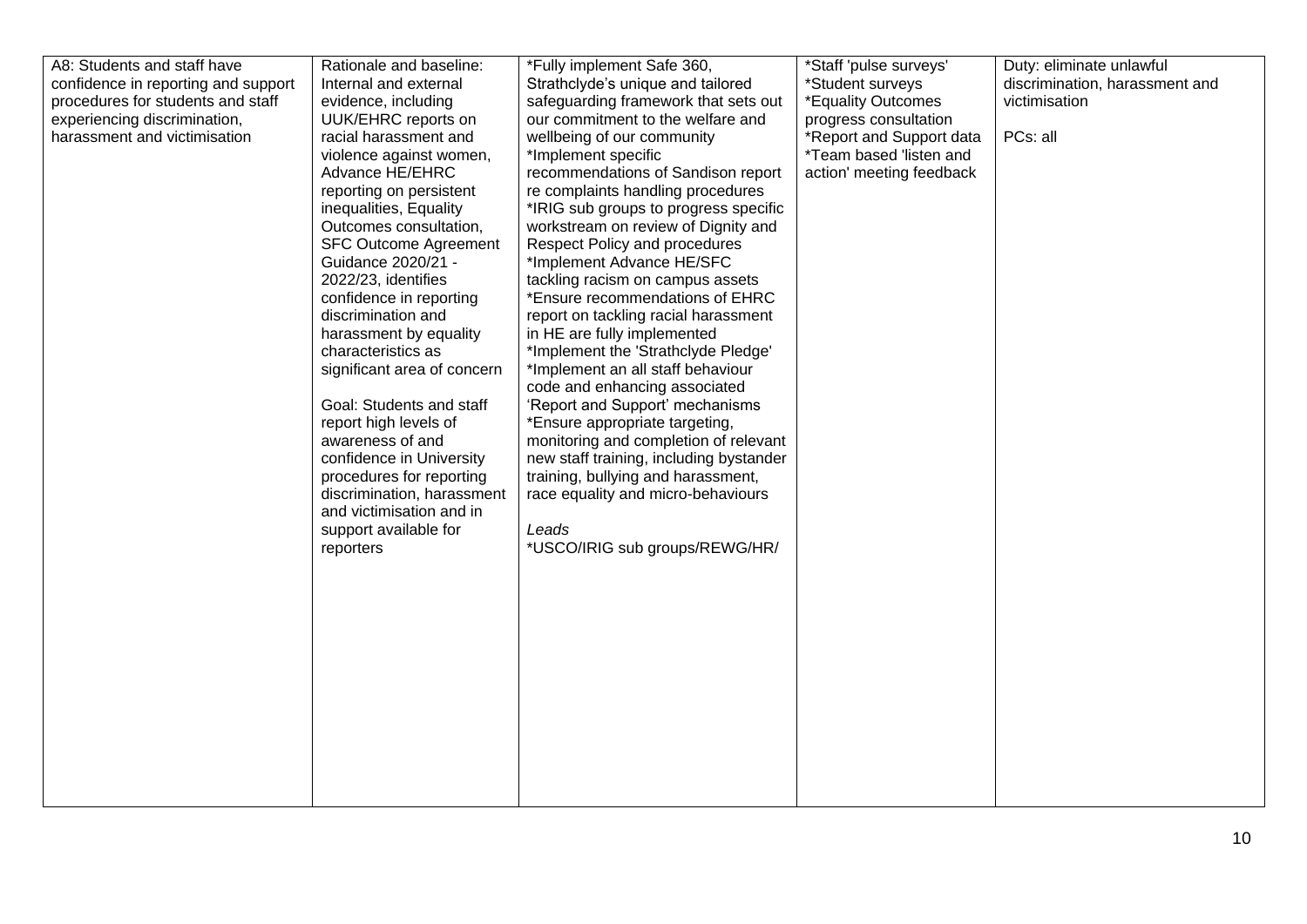| <b>REPRESENTATION (student/staff recruitment and progression)</b>                                                                                          |                                                                                                                                                                                                                                                                                                                                                                                                                                                                                  |                                                                                                                                                                                                                                                                                                                                                                                                                                                                                                                                                                                                           |                                                                                                                                                  |                                                                                                                                                                           |
|------------------------------------------------------------------------------------------------------------------------------------------------------------|----------------------------------------------------------------------------------------------------------------------------------------------------------------------------------------------------------------------------------------------------------------------------------------------------------------------------------------------------------------------------------------------------------------------------------------------------------------------------------|-----------------------------------------------------------------------------------------------------------------------------------------------------------------------------------------------------------------------------------------------------------------------------------------------------------------------------------------------------------------------------------------------------------------------------------------------------------------------------------------------------------------------------------------------------------------------------------------------------------|--------------------------------------------------------------------------------------------------------------------------------------------------|---------------------------------------------------------------------------------------------------------------------------------------------------------------------------|
| Aim                                                                                                                                                        | <b>Outcome</b>                                                                                                                                                                                                                                                                                                                                                                                                                                                                   | Key activities and responsibilities                                                                                                                                                                                                                                                                                                                                                                                                                                                                                                                                                                       | <b>Measures</b>                                                                                                                                  | <b>Equality duty and protected</b><br>characteristics (PCs)                                                                                                               |
| A9: Identified attainment/awarding<br>gaps between student groups,<br>including with regards to differences<br>by ethnicity and disability, are<br>reduced | Rationale and baseline:<br>Internal and external<br>evidence, including<br>UUK/NUS BAME<br>attainment gap reporting,<br><b>Equality Outcomes</b><br>consultation, internal<br>student attainment data,<br>identifies gaps in<br>attainment/degree<br>awarding by equality<br>characteristics<br>Goal: attainment/awarding<br>gaps between student<br>groups are monitored and<br>activity implemented to<br>address them, resulting in<br>reduction in identified<br>disparities | *Aim A6: EDI in the curriculum<br>*Ensure recommendations of<br>UUK/NUS BAME attainment gap<br>report are fully implemented<br>*Work with Strathclyde Students'<br>Union to learn from experience of<br>existing student networks and explore<br>creation of new peer support groups<br>*Promote academic and wellbeing<br>support to specific student groups<br>where uptake is low<br>*Ensure future institutional Race<br>Equality and Athena Swan Charter<br>submissions take full account of Aim<br>A9<br>Leads<br>*AEI/Education Strategy<br>Committee/Strath Union/Student<br>Experience/REWG/GESG | *Internal student data on<br>attainment/awarding gaps<br>*External sector data on<br>attainment/awarding gaps<br>*REC/AS action plan<br>progress | Duty: advance equality of<br>opportunity between people who<br>share a protected characteristic and<br>those who do not.<br>PCs: all, particularly race and<br>disability |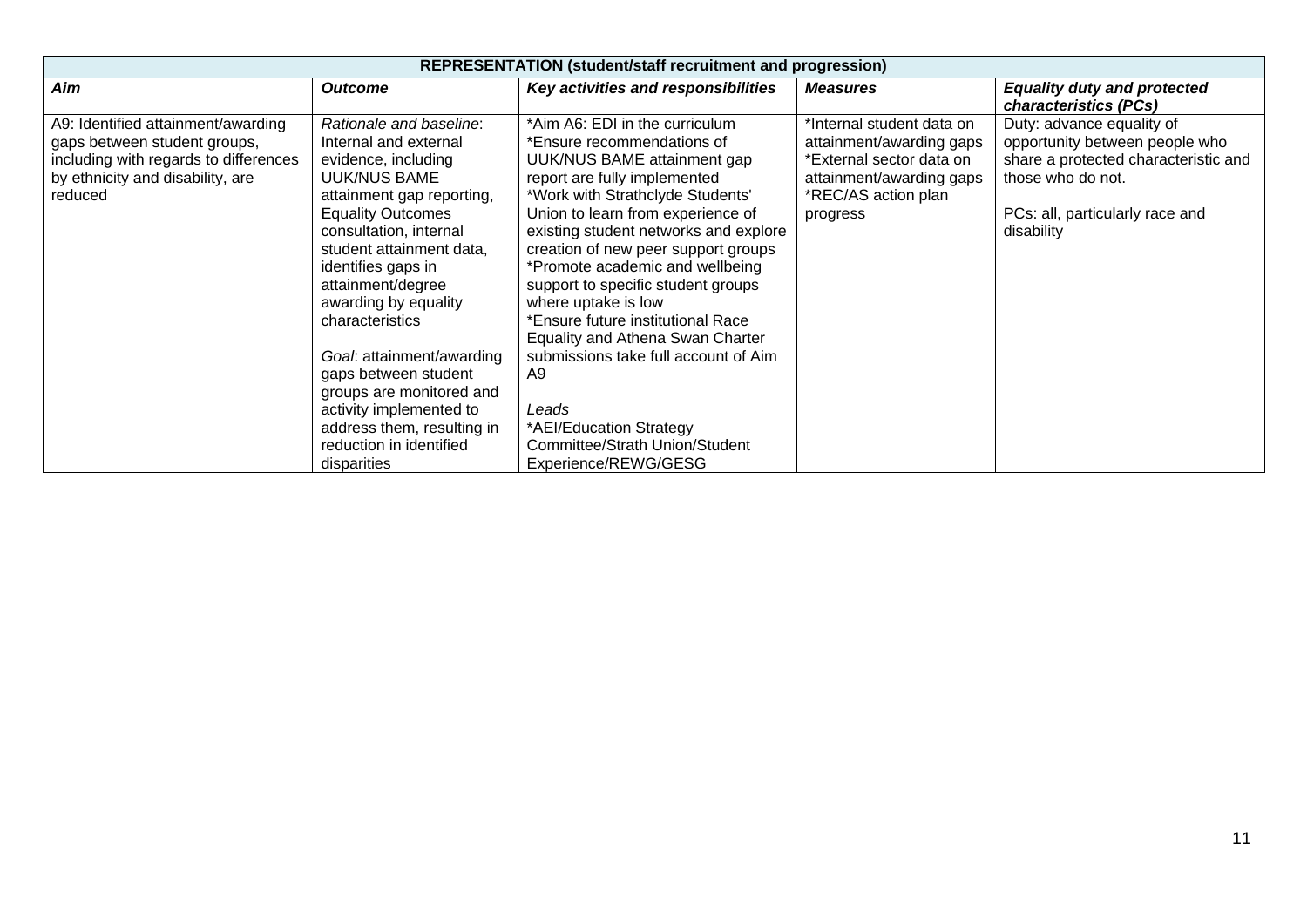| A10: Identified imbalances in the    | Rationale and baseline:                    | *Review and implement relevant         | *Internal staff data | Duty: advance equality of            |
|--------------------------------------|--------------------------------------------|----------------------------------------|----------------------|--------------------------------------|
| staff population, overall and by     | Internal and external                      | activity from Scot Gov Ethnic Minority | *REC/AS action plan  | opportunity between people who       |
| salary, level, job category and      | evidence, including                        | staff recruitment plan                 | progress             | share a protected characteristic and |
| department, and particularly with    | Advance HE/EHRC                            | *Implement Gender Pay Gap action       |                      | those who do not.                    |
| regards to sex and gender, ethnicity | reporting on persistent                    | plan                                   |                      |                                      |
| and disability, are reduced          | inequalities, Equality                     | *Consider and implement targeted       |                      | PCs: all, particularly sex and       |
|                                      | Outcomes consultation,                     | recruitment campaigns/activity to      |                      | gender, race and disability          |
|                                      | internal staff data, identifies            | address disparities                    |                      |                                      |
|                                      | persistent imbalances in                   | *Implement activity, beyond training,  |                      |                                      |
|                                      | staff population and                       | to address potential impact of         |                      |                                      |
|                                      |                                            | unconscious bias in recruitment        |                      |                                      |
|                                      | progression by equality<br>characteristics |                                        |                      |                                      |
|                                      |                                            | *Consider and implement targeted       |                      |                                      |
|                                      |                                            | career development and promotion       |                      |                                      |
|                                      | Goal: imbalances within                    | activity to address disparities        |                      |                                      |
|                                      | staff population are                       | *Simplify promotion, regrading and     |                      |                                      |
|                                      | monitored and activity                     | contribution pay procedures to reward  |                      |                                      |
|                                      | implemented to address                     | job growth and exceptional             |                      |                                      |
|                                      | them, resulting in reduction               | contribution                           |                      |                                      |
|                                      | in identified disparities                  | *Review job families to ensure that    |                      |                                      |
|                                      |                                            | career progression opportunities are   |                      |                                      |
|                                      |                                            | available to all eligible staff,       |                      |                                      |
|                                      |                                            | regardless of job type                 |                      |                                      |
|                                      |                                            | *Ensure future institutional Race      |                      |                                      |
|                                      |                                            | Equality and Athena Swan Charter       |                      |                                      |
|                                      |                                            | submissions take full account of Aim   |                      |                                      |
|                                      |                                            | A10                                    |                      |                                      |
|                                      |                                            |                                        |                      |                                      |
|                                      |                                            | Leads                                  |                      |                                      |
|                                      |                                            | *REWG/HR/GESG                          |                      |                                      |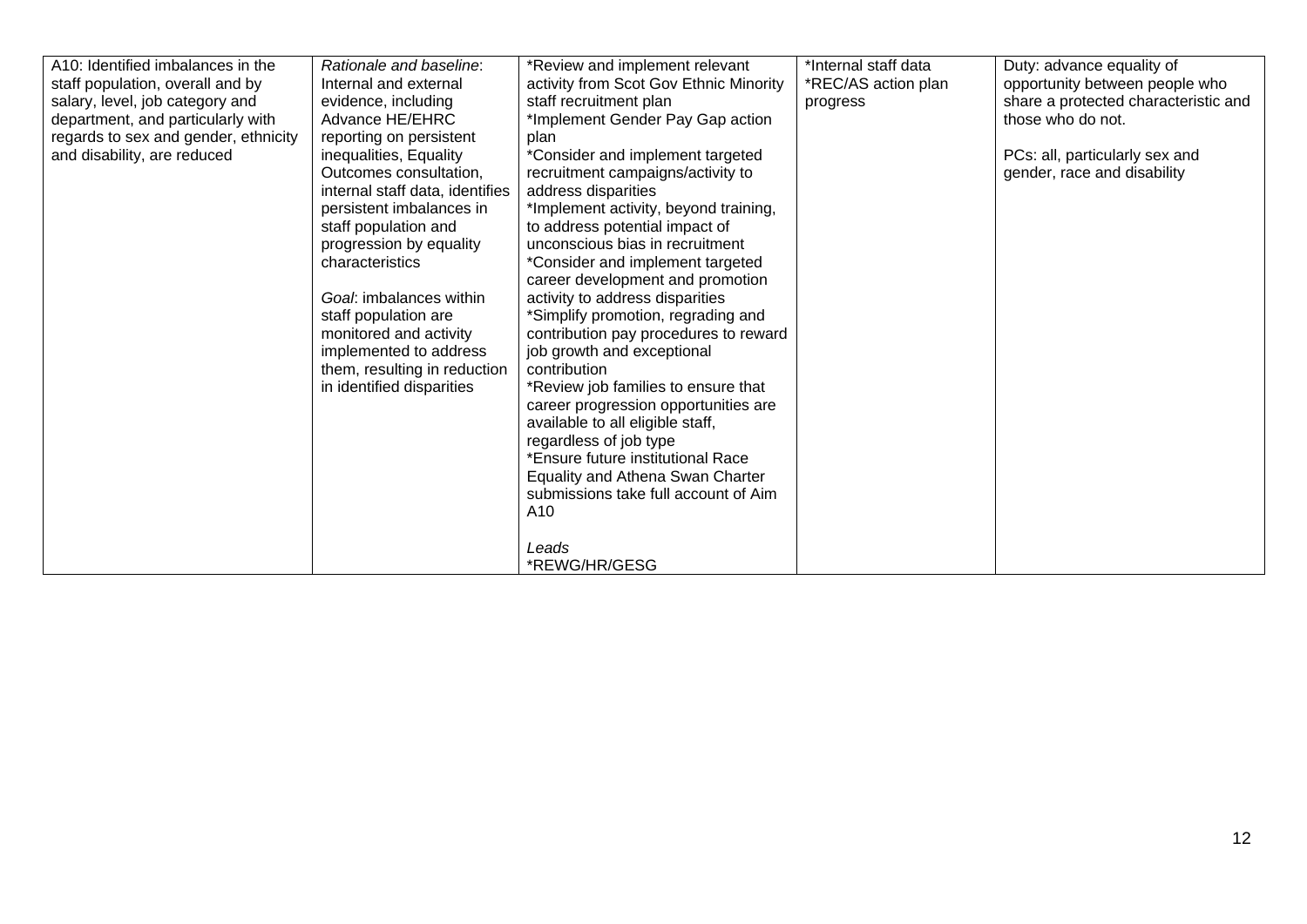| A11: Identified imbalances in the     | Rationale and baseline:         | *Develop specific Equality Impact     | *Internal student data | Duty: advance equality of            |
|---------------------------------------|---------------------------------|---------------------------------------|------------------------|--------------------------------------|
| student population, overall and by    | Internal and external           | Assessment guidance/resources for     | *REC/AS action plan    | opportunity between people who       |
| level and subject area and            | evidence, including             | conducting EIAs on student outreach   | progress               | share a protected characteristic and |
| particularly with regards to sex and  | Advance HE/EHRC                 | and recruitment activity              |                        | those who do not.                    |
| gender, disability and ethnicity, are | reporting on persistent         | *Explore, and establish as            |                        |                                      |
| reduced                               | inequalities, Equality          | appropriate, targeted scholarships to |                        | PCs: all, particularly sex and       |
|                                       | Outcomes consultation,          | attract and retain underrepresented   |                        | gender, race and disability          |
|                                       | internal staff data, identifies | groups                                |                        |                                      |
|                                       | persistent imbalances in        | *Report on activity to reduce student |                        |                                      |
|                                       | student population by           | gender imbalances via Outcome         |                        |                                      |
|                                       | equality characteristics        | Agreements                            |                        |                                      |
|                                       |                                 | *Ensure future institutional Race     |                        |                                      |
|                                       | Goal: imbalances within         | Equality and Athena Swan Charter      |                        |                                      |
|                                       | student population are          | submissions and student gender        |                        |                                      |
|                                       | monitored and activity          | action plans take full account of Aim |                        |                                      |
|                                       | implemented to address          | A11                                   |                        |                                      |
|                                       | them, resulting in reduction    |                                       |                        |                                      |
|                                       | in identified disparities       | Leads                                 |                        |                                      |
|                                       |                                 | *AEI/REWG/GESG                        |                        |                                      |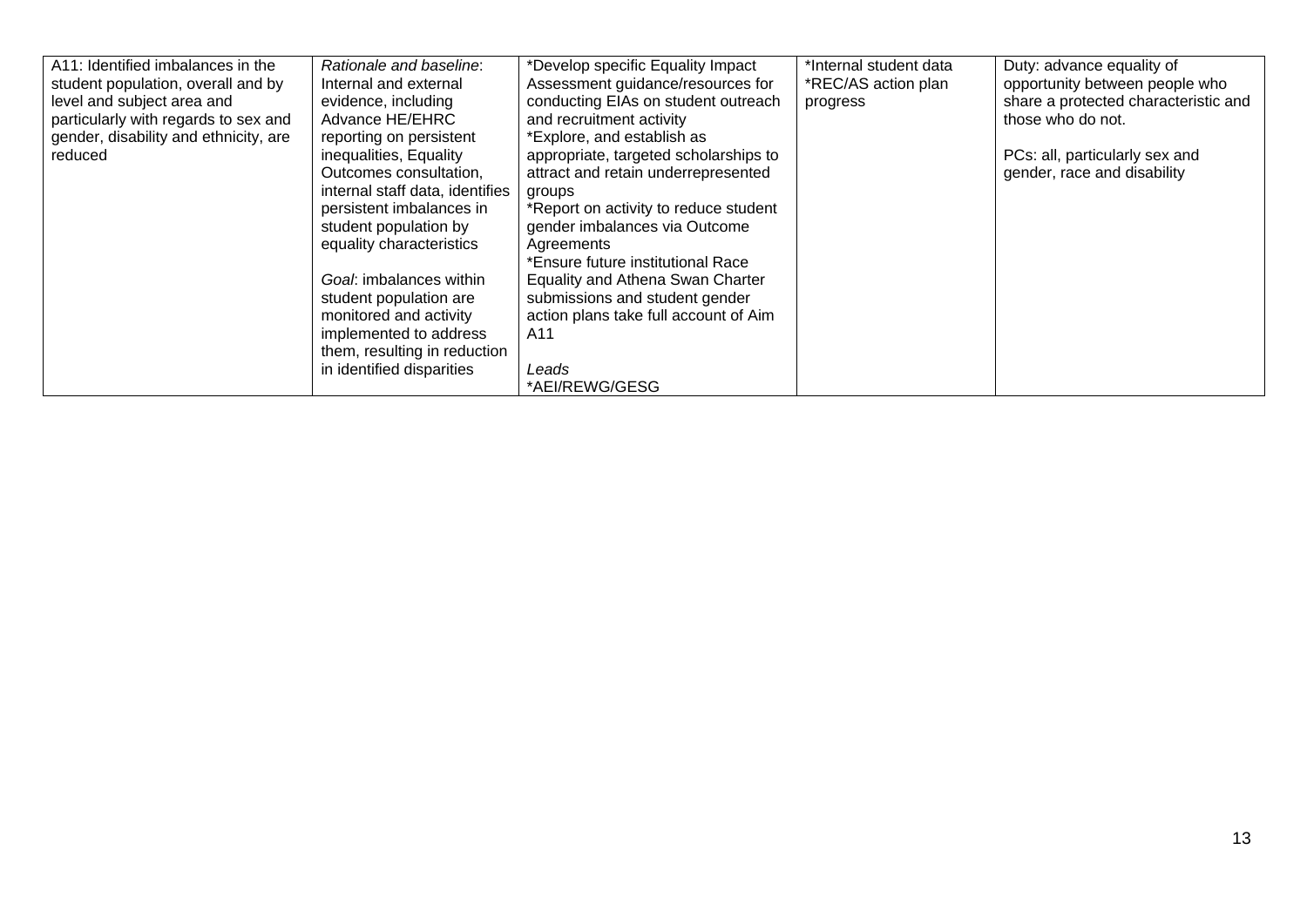# **Appendix B: Equality Outcomes 2017-21 progress update**

| <b>Equality Outcome</b>                                                                                                                                                                                                                                                                                                                                                                                                                                                                                                                                                                                                                                                                                                                                                                                 | <b>Actions</b>                                                                                                                                                                                                                                                                                                                                                                                                                                                                                                                                                                                                                              | <b>Measurement and monitoring</b>                                                                                                                                                                                                                                                                                                                                                                                                                                                                                                                                                                                                                                                                  | <b>Relevant Protected</b>                                                                                                                                                                                                                                                                                                                           | <b>Progress April 2021</b>                                                                                                                                                                                                                                                                                                                                                                                                                                                                                                                                                                                                                                                                                                                                                                                                                                                                                                                                                                                                                                                                                                                                                             |
|---------------------------------------------------------------------------------------------------------------------------------------------------------------------------------------------------------------------------------------------------------------------------------------------------------------------------------------------------------------------------------------------------------------------------------------------------------------------------------------------------------------------------------------------------------------------------------------------------------------------------------------------------------------------------------------------------------------------------------------------------------------------------------------------------------|---------------------------------------------------------------------------------------------------------------------------------------------------------------------------------------------------------------------------------------------------------------------------------------------------------------------------------------------------------------------------------------------------------------------------------------------------------------------------------------------------------------------------------------------------------------------------------------------------------------------------------------------|----------------------------------------------------------------------------------------------------------------------------------------------------------------------------------------------------------------------------------------------------------------------------------------------------------------------------------------------------------------------------------------------------------------------------------------------------------------------------------------------------------------------------------------------------------------------------------------------------------------------------------------------------------------------------------------------------|-----------------------------------------------------------------------------------------------------------------------------------------------------------------------------------------------------------------------------------------------------------------------------------------------------------------------------------------------------|----------------------------------------------------------------------------------------------------------------------------------------------------------------------------------------------------------------------------------------------------------------------------------------------------------------------------------------------------------------------------------------------------------------------------------------------------------------------------------------------------------------------------------------------------------------------------------------------------------------------------------------------------------------------------------------------------------------------------------------------------------------------------------------------------------------------------------------------------------------------------------------------------------------------------------------------------------------------------------------------------------------------------------------------------------------------------------------------------------------------------------------------------------------------------------------|
| 1. Identified gender imbalances<br>and barriers in student and staff<br>populations with regard to<br>access to learning, attainment,<br>employment, career<br>development and promotions<br>are addressed<br><b>Rationale</b><br>2017 Staff and student equality<br>monitoring data, including that<br>which informs our institutional<br>Athena SWAN Action Plan<br>2017-21 and our student<br>Gender Action Plan,<br>demonstrates imbalances in<br>specific subject areas and<br>career pipeline points.<br>Research data from the<br>University's <b>Equally Safe in</b><br><b>Higher Education and</b><br><b>TransEDU</b> projects<br>demonstrates specific issues<br>and barriers with regard to<br>gender based violence and<br>support for trans students and<br>staff across the HE/FE sectors | 1.1 Develop a single University<br>Gender Action Plan (UGAP)<br>which encompasses staff and<br>student gender equality actions<br>and initiatives, taking into<br>account the intersection of<br>other protected characteristics<br>1.2 Renew institutional Bronze<br>Athena SWAN award and<br>implement 2017-21 action plan<br>1.3 Support all academic<br>departments to make<br>submissions for Athena SWAN<br>departmental level awards and<br>renew existing awards<br>1.4 Consider and implement<br>methods of addressing gender<br>barriers and stereotypes for<br>students through course<br>marketing, recruitment and<br>outreach | <b>Measurements</b><br>• Staff and student equality<br>monitoring data and reports:<br>2017 and annually<br>• Athena SWAN application<br>submissions and awards: 2017<br>and annually<br>• Staff and student consultation<br>results by<br>demographic/protected<br>characteristics: report by 2021<br>• Annual reporting on student<br>focussed Gender Action Plan<br>via SFC Outcome Agreement<br><b>Monitoring</b><br>$1.1 - 1.6$ Gender Equality<br><b>Steering Group</b><br>1.7: Equality and Diversity<br>Office, Widening Access<br>Manager, LGBT Champions<br>Group<br>1.8: Equally Safe in Higher<br>Education research team;<br><b>Equally Safe Strathclyde</b><br><b>Steering Group</b> | <b>Characteristics/Equality Duty</b><br>PCs: Sex, gender reassignment<br>General Duty: Advance equality of<br>opportunity between people who<br>share a protected characteristic<br>and those who do not<br>General Duty: Eliminate unlawful<br>discrimination, harassment and<br>victimisation and other conduct<br>prohibited by the Equality Act | • University Gender Action Plan<br>established in 2017/18.<br>Progress is overseen by the<br><b>Gender Equality Steering Group</b><br>(GESG), reporting to the<br>Equality, Diversity and Inclusion<br>Committee (EDIC)<br>• Bronze institutional Athena<br>SWAN award renewed in<br>November 2017. Action plan<br>overseen by GESG, as above.<br>Next institutional submission<br>due in November 2022<br>• All departments now hold or<br>are in the process of applying<br>for Athena SWAN awards.<br>20/25 potential departments<br>have achieved awards to date<br>(taking into account the<br>departments covered by the<br><b>Business School's Faculty</b><br>award). First non-STEM awards<br>were achieved in 2018.<br>• Student focussed Gender<br>Action Plan established in 2017,<br>including themed actions on<br>Outreach and Recruitment,<br><b>Marketing and Course</b><br>packaging.<br>• Most recent report to SFC<br>showed decreased gender<br>imbalances in priority areas of<br>Computer Science, Physics,<br>Social Work, Electronic and<br><b>Electrical Engineering, English</b><br>Studies, Mechanical<br><b>Engineering and Spanish</b><br><b>Studies</b> |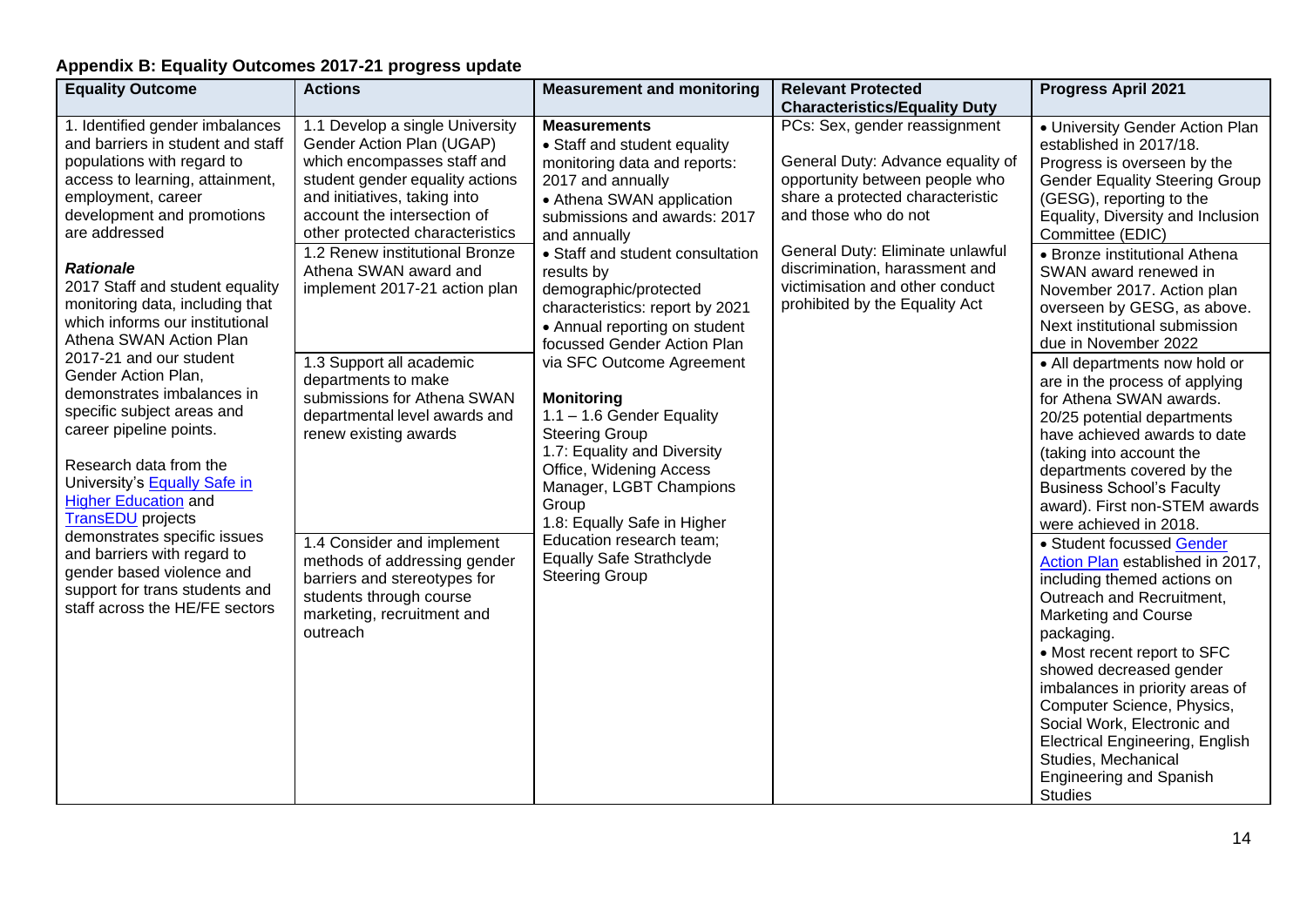| <b>Equality Outcome</b> | <b>Actions</b>                    | <b>Measurement and monitoring</b> | <b>Relevant Protected</b>            | <b>Progress April 2021</b>       |
|-------------------------|-----------------------------------|-----------------------------------|--------------------------------------|----------------------------------|
|                         |                                   |                                   | <b>Characteristics/Equality Duty</b> |                                  |
|                         | 1.5 Implement practical 'positive |                                   |                                      | Positive action initiatives      |
|                         | action' initiatives to recruit    |                                   |                                      | undertaken to date include:      |
|                         | female staff to academic &        |                                   |                                      | • HR review of recruitment       |
|                         | research posts where they are     |                                   |                                      | marketing undertaken             |
|                         | under represented                 |                                   |                                      | · Positive representation of     |
|                         |                                   |                                   |                                      | senior females in high profile   |
|                         |                                   |                                   |                                      | recruitment campaigns            |
|                         |                                   |                                   |                                      | • Instructing search consultants |
|                         |                                   |                                   |                                      | for senior roles to provide      |
|                         |                                   |                                   |                                      | appropriately gender mixed       |
|                         |                                   |                                   |                                      | shortlists                       |
|                         |                                   |                                   |                                      | • University's family friendly   |
|                         |                                   |                                   |                                      | benefits, Happy to Talk Flexible |
|                         |                                   |                                   |                                      | Working logo, Athena SWAN        |
|                         |                                   |                                   |                                      | award, Carer Positive award      |
|                         |                                   |                                   |                                      | advertised via recruitment       |
|                         |                                   |                                   |                                      | website                          |
|                         |                                   |                                   |                                      | ·Use of 'gender decoder' tool in |
|                         |                                   |                                   |                                      | the drafting of recruitment      |
|                         |                                   |                                   |                                      | adverts, to avoid wording which  |
|                         |                                   |                                   |                                      | may discourage women             |
|                         |                                   |                                   |                                      | • Explicit wording in job        |
|                         |                                   |                                   |                                      | advertisements inviting women    |
|                         |                                   |                                   |                                      | to apply                         |
|                         |                                   |                                   |                                      | •Social media recruitment        |
|                         |                                   |                                   |                                      | campaigns which specifically     |
|                         |                                   |                                   |                                      | target women                     |
|                         |                                   |                                   |                                      | •Strathclyde's Global Talent     |
|                         |                                   |                                   |                                      | recruitment programme            |
|                         |                                   |                                   |                                      | (SGTP): departments required     |
|                         |                                   |                                   |                                      | to provide an action plan        |
|                         |                                   |                                   |                                      | specific to their vacancies      |
|                         |                                   |                                   |                                      | outlining actions to recruit a   |
|                         |                                   |                                   |                                      | diverse range of candidates.     |
|                         |                                   |                                   |                                      | Latest data demonstrates a 5%    |
|                         |                                   |                                   |                                      | rise in female applications.     |
|                         |                                   |                                   |                                      | .Recruitment site for SGTP had   |
|                         |                                   |                                   |                                      | a page dedicated to equality,    |
|                         |                                   |                                   |                                      | diversity and inclusion at the   |
|                         |                                   |                                   |                                      | University                       |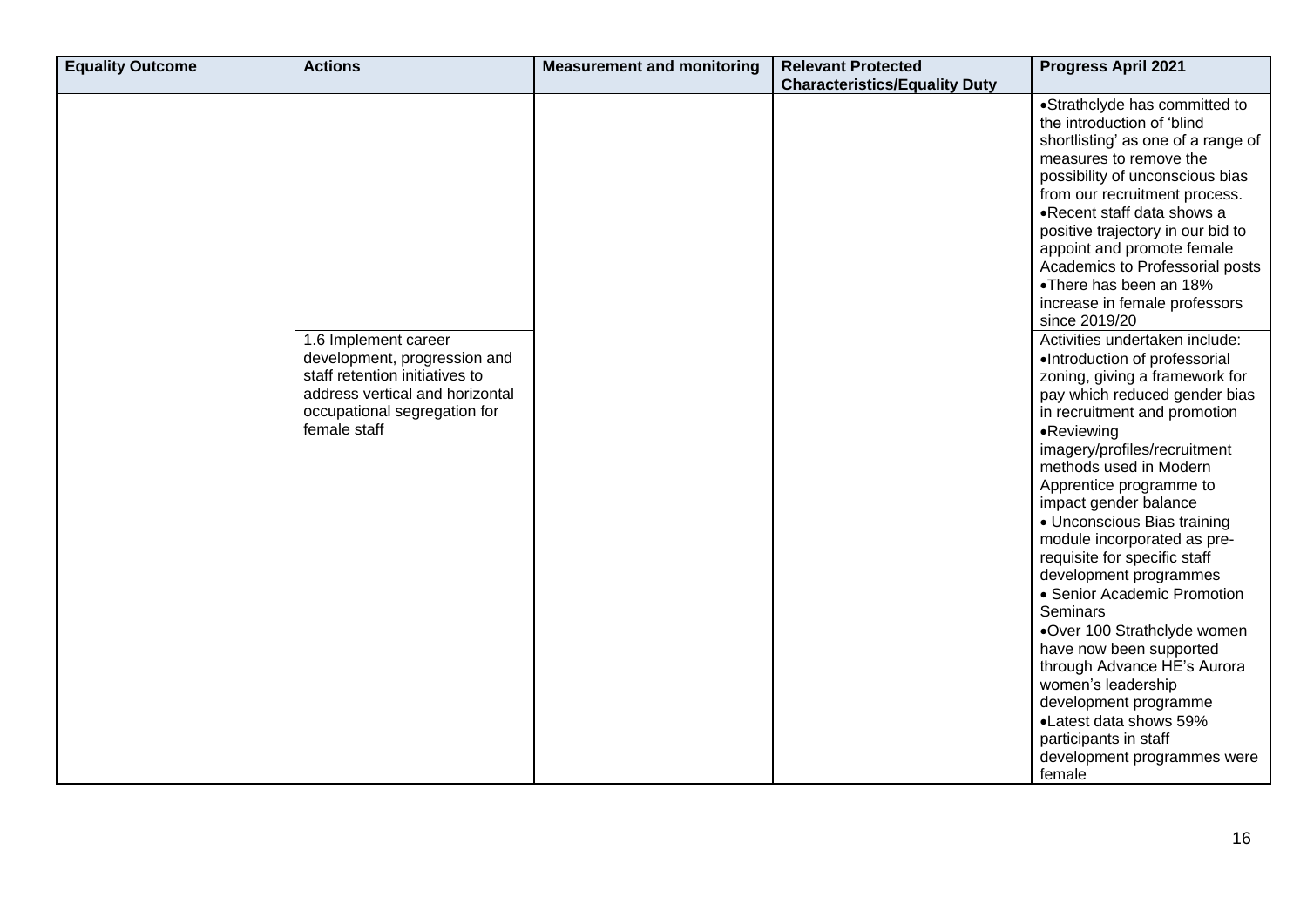| <b>Equality Outcome</b>                                                                                                                                                                                                                                                                                                               | <b>Actions</b>                                                                                                                                                                                                                                                | <b>Measurement and monitoring</b>                                                                                                                                                                                                                                                                                                 | <b>Relevant Protected</b><br><b>Characteristics/Equality Duty</b>                                                                                                                                                                                                           | <b>Progress April 2021</b>                                                                                                                                                                                                                                                                                                                                                                                                                                                                                                         |
|---------------------------------------------------------------------------------------------------------------------------------------------------------------------------------------------------------------------------------------------------------------------------------------------------------------------------------------|---------------------------------------------------------------------------------------------------------------------------------------------------------------------------------------------------------------------------------------------------------------|-----------------------------------------------------------------------------------------------------------------------------------------------------------------------------------------------------------------------------------------------------------------------------------------------------------------------------------|-----------------------------------------------------------------------------------------------------------------------------------------------------------------------------------------------------------------------------------------------------------------------------|------------------------------------------------------------------------------------------------------------------------------------------------------------------------------------------------------------------------------------------------------------------------------------------------------------------------------------------------------------------------------------------------------------------------------------------------------------------------------------------------------------------------------------|
|                                                                                                                                                                                                                                                                                                                                       | 1.7 Investigate and address<br>barriers and support needs of<br>trans applicants, students and<br>staff in further and higher<br>education                                                                                                                    |                                                                                                                                                                                                                                                                                                                                   |                                                                                                                                                                                                                                                                             | • TransEDU research report<br>and recommendations for<br>HE/FE sector published.<br>• Institutional implementation of<br>recommendations overseen by<br><b>GESG and Student Experience</b><br>and Enhancement Services<br>(SEES) LGBT Champions<br>Group<br>•Strathclyde continues to<br>engage with TransEDU<br><b>Community of Practice</b>                                                                                                                                                                                      |
|                                                                                                                                                                                                                                                                                                                                       | 1.8 Investigate gender-based<br>violence across Scotland's<br>university campuses and<br>develop recommendations for<br>the HE/FE sector                                                                                                                      |                                                                                                                                                                                                                                                                                                                                   |                                                                                                                                                                                                                                                                             | • Equally Safe in Higher<br><b>Education Toolkit for HE/FE</b><br>sector published and being<br>implemented via SFC Outcome<br>Agreements.<br>• Institutional implementation of<br>Toolkit overseen by Equally<br>Safe@Strathclyde Steering<br>Group                                                                                                                                                                                                                                                                               |
| 2. Awareness of and support for<br>mental health and other aspects<br>of wellbeing among students<br>and staff are increased<br><b>Rationale</b><br>(Sector evidence indicates an<br>increasing demand for relevant<br>support services and a need to<br>embed mental health and<br>wellbeing actions across<br><i>institutions</i> ) | 2.1 Develop and implement the<br>University's Student Mental<br><b>Health Action Plan</b><br>2.2 Monitor, evaluate and<br>report on student and staff<br>uptake of relevant wellbeing<br>support services; disclosure<br>rates of mental health<br>conditions | <b>Measurements</b><br>• Student and staff<br>wellbeing/support services<br>uptake and disclosure data:<br>report by 2021<br>• Progress against Mental<br>Health Action Plan: report by<br>2021<br><b>Monitoring</b><br><b>Wellbeing Manager; Disability</b><br>Services Manager;<br>Occupational Health, Safety<br>and Wellbeing | PCs: Disability<br>General Duty: Advance equality of<br>opportunity between people who<br>share a protected characteristic<br>and those who do not<br>General Duty: Foster good<br>relations between people who<br>share a protected characteristic<br>and those who do not | • Appointment of: Wellbeing<br>Manager, Mental Health<br>Adviser, 9 x 0.4 FTE new<br>counsellors, Mental Health<br>Adviser (Suicide Prevention)<br>• New single shared<br>assessment process for<br>students presenting with mental<br>health issues<br>• Specialist on-campus Rape<br>Crisis provision to support<br>students experiencing issues of<br>gender-based violence<br>• Set up and delivery of a<br>Student Minds peer support<br>programme<br>• Implementation of Silvercloud,<br>an On-line CBT support<br>programme |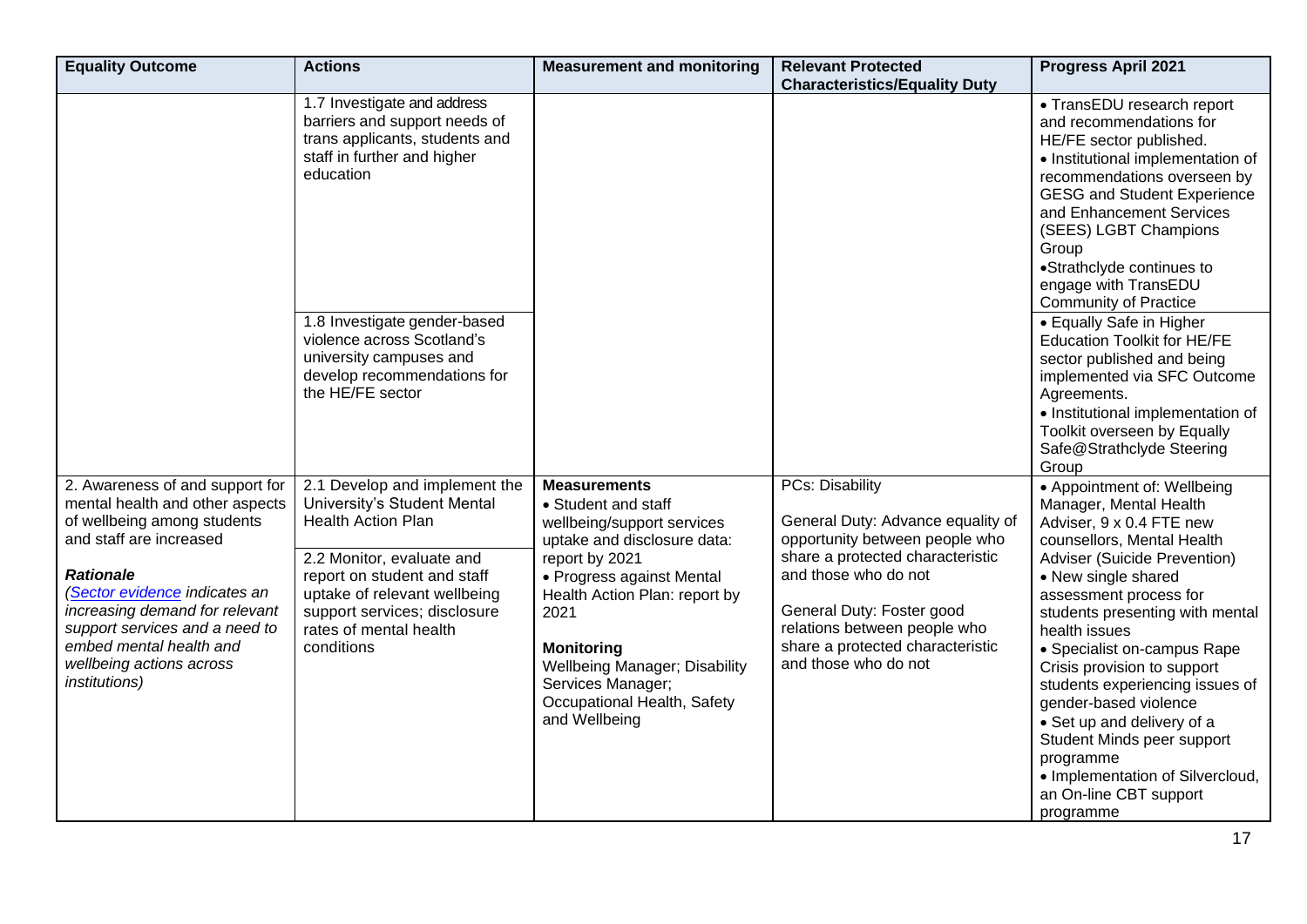| <b>Equality Outcome</b>                                                                                                                                                                                                                         | <b>Actions</b>                                                                                                                                                                                                                      | <b>Measurement and monitoring</b>                                                                                                                                                 | <b>Relevant Protected</b><br><b>Characteristics/Equality Duty</b>                                                                            | <b>Progress April 2021</b>                                                                                                                                                                                                                                                                                                                                                                                                                                                                                                                                                                                                                                                                                                                                                                                                                                            |
|-------------------------------------------------------------------------------------------------------------------------------------------------------------------------------------------------------------------------------------------------|-------------------------------------------------------------------------------------------------------------------------------------------------------------------------------------------------------------------------------------|-----------------------------------------------------------------------------------------------------------------------------------------------------------------------------------|----------------------------------------------------------------------------------------------------------------------------------------------|-----------------------------------------------------------------------------------------------------------------------------------------------------------------------------------------------------------------------------------------------------------------------------------------------------------------------------------------------------------------------------------------------------------------------------------------------------------------------------------------------------------------------------------------------------------------------------------------------------------------------------------------------------------------------------------------------------------------------------------------------------------------------------------------------------------------------------------------------------------------------|
|                                                                                                                                                                                                                                                 |                                                                                                                                                                                                                                     |                                                                                                                                                                                   |                                                                                                                                              | • Launch of "Mind Gym" a menu<br>of preventative wellbeing<br>programmes for students to<br>refer to directly<br>•Launch of a new Employee<br>Assistance Programme for Staff<br>•Regular Staff Wellbeing<br>Events<br>•For the 2020/21 academic<br>year, drop in mental health<br>support is available to all<br>students<br>•Early Intervention Counselling<br>Team offering same day triage<br>appointments to all students<br>presenting with mental health<br>and wellbeing issues<br>•A programme of wellbeing<br>themed workshops<br>• A series of mental health<br>training courses are on offer to<br>staff<br>•A new Mental Health and<br>Disability Adviser has been<br>appointed to conduct specialist<br>disability needs assessments<br>and manage complex casework<br>for students presenting with<br>mental health issues and/or<br>other disabilities |
| 3. Any barriers for minority<br>ethnic students and staff with<br>regard to access to learning,<br>attainment, employment, career<br>development and promotions<br>are identified and an<br>institutional plan to address<br>these is developed | 3.1 Collate, disaggregate and<br>analyse ethnicity data with<br>relation to potential and current<br>students and staff, using<br>appropriate parameters (e.g.<br>review datasets used by<br>Advance HE's Race Equality<br>Charter) | <b>Measurements</b><br>• Staff and student equality<br>monitoring data and reports:<br>2017 and annually<br>• Race Equality Charter Mark<br>membership and/or award<br>submission | PCs: Race<br>General Duty: Advance equality of<br>opportunity between people who<br>share a protected characteristic<br>and those who do not | • Ethnicity data for current<br>staff/students reported on<br>annually via Staff and Student<br><b>Equality Monitoring Reports</b><br>with further ongoing<br>disaggregation of data by Race<br><b>Equality Working Group</b><br>• Equal pay monitoring shows a<br>pay gap in favour of BME staff                                                                                                                                                                                                                                                                                                                                                                                                                                                                                                                                                                     |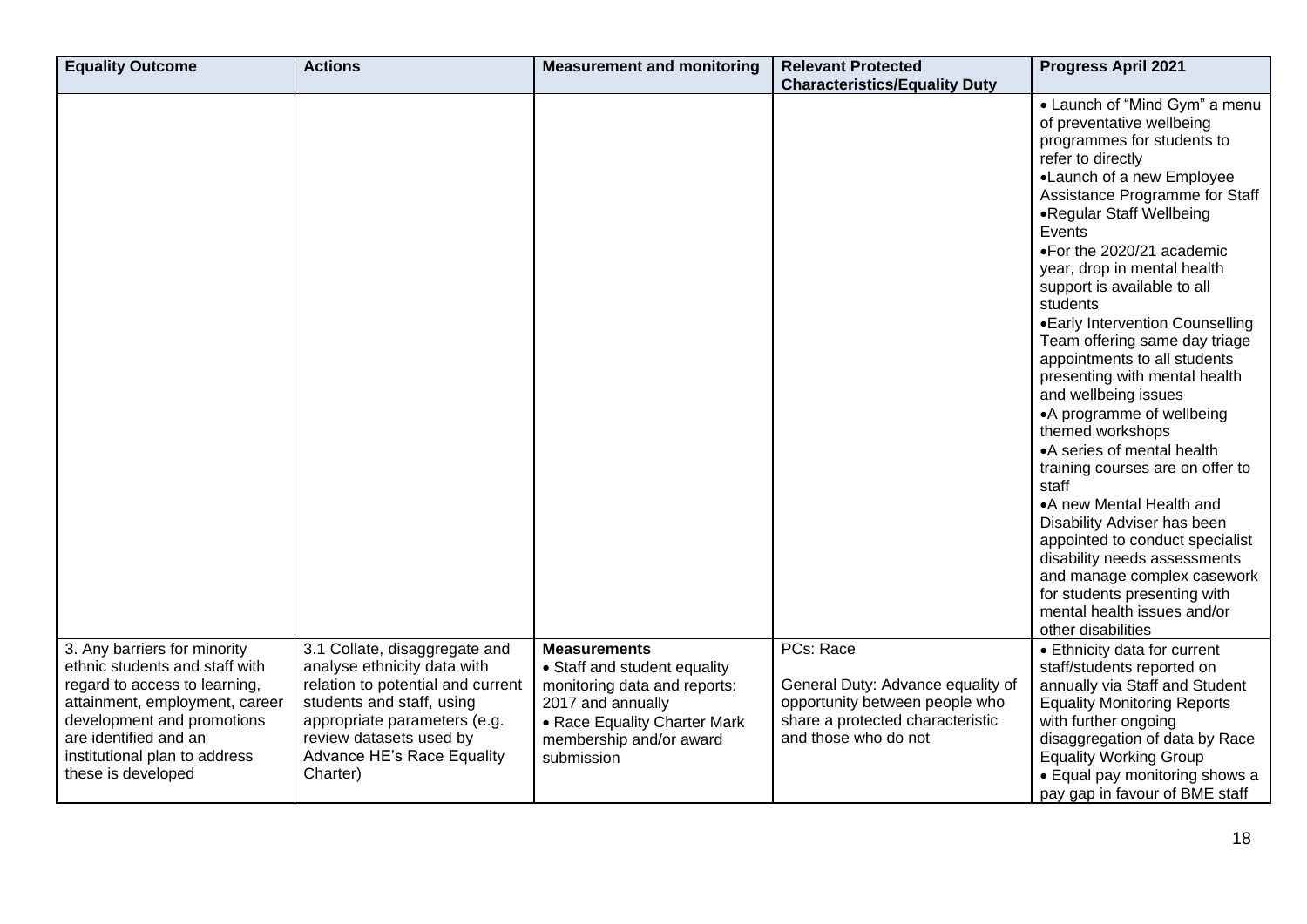| <b>Equality Outcome</b>                                                                                                                                                                                                                                                                                                                                                                                                                                               | <b>Actions</b>                                                                                                                                                                                                                                                                       | <b>Measurement and monitoring</b>                                                                                                                                          | <b>Relevant Protected</b><br><b>Characteristics/Equality Duty</b>                             | <b>Progress April 2021</b>                                                                                                                                                                                                                                                                                                                                                                                                                                                                                                                                                                                                                                                                                                                                                                                                                                                                                                                                                                        |
|-----------------------------------------------------------------------------------------------------------------------------------------------------------------------------------------------------------------------------------------------------------------------------------------------------------------------------------------------------------------------------------------------------------------------------------------------------------------------|--------------------------------------------------------------------------------------------------------------------------------------------------------------------------------------------------------------------------------------------------------------------------------------|----------------------------------------------------------------------------------------------------------------------------------------------------------------------------|-----------------------------------------------------------------------------------------------|---------------------------------------------------------------------------------------------------------------------------------------------------------------------------------------------------------------------------------------------------------------------------------------------------------------------------------------------------------------------------------------------------------------------------------------------------------------------------------------------------------------------------------------------------------------------------------------------------------------------------------------------------------------------------------------------------------------------------------------------------------------------------------------------------------------------------------------------------------------------------------------------------------------------------------------------------------------------------------------------------|
| <b>Rationale</b><br>Equality monitoring data<br>demonstrates: (a) University<br>BME staff population in line with<br>UK average and significantly<br>above Scottish average (b)<br>University BME student<br>population in line with Scottish<br>average and significantly below<br>UK average.<br>Principles and evidence<br>underpinning Advance HE's<br>Race Equality Charter identify<br>specific racial inequalities<br>impacting the higher education<br>sector | 3.2 If appropriate, work<br>towards an institutional Race<br><b>Equality Charter Mark award</b><br>3.3 Develop an action plan to<br>address any barriers for<br>minority ethnic students and<br>staff, taking into account the<br>intersection of other protected<br>characteristics | <b>Monitoring</b><br>3.1 Equality and Diversity<br>Office; Strategy and Policy;<br>Human Resources Office<br>3.2-3.3 Equality, Diversity and<br><b>Inclusion Committee</b> |                                                                                               | • BME staff population has<br>risen from 7% to 9% since<br>2019/20<br>• Latest data demonstrates that<br>13% of staff undertaking staff<br>development programmes were<br>BME, increase of 4% since<br>2019/20<br>• Race Equality Working Group<br>(REWG) formed in 2020, to<br>ensure an inclusive<br>environment for Black, Asian<br>and Minority Ethnic (BAME)<br>students and staff, promote<br>racial diversity and improve<br>educational and employment<br>outcomes for BAME students<br>and staff<br>• University membership of<br>Advance HE's Race Equality<br>Charter confirmed in 2020, with<br>award application planned for<br>2022/23<br>• REWG is preparing a set of<br>initial race equality<br>recommendations for the<br>University for submission in<br>2021<br>• REWG will then use the<br>framework of the REC to<br>undertake a full evaluation of<br>race equality across the<br>institution and develop a<br><b>SMART University Race</b><br><b>Equality Action Plan</b> |
| 4. The University environment is<br>fully inclusive of British Sign<br>Language (BSL) users and any<br>barriers to participation in study,                                                                                                                                                                                                                                                                                                                            | 4.1 Develop and publish a<br>University BSL Plan by<br>October 2018 (in line with the<br>BSL Act), to support and<br>improve the participation and                                                                                                                                   | <b>Measurements</b><br>• Progress against actions in<br>the University BSL Plan:<br>2018/19 onwards                                                                        | <b>PCs: Disability</b><br>General Duty: Advance equality of<br>opportunity between people who | · BSL Plan developed and<br>published in October 2018<br>• Progress report submitted to<br>Deaf Action for collation and                                                                                                                                                                                                                                                                                                                                                                                                                                                                                                                                                                                                                                                                                                                                                                                                                                                                          |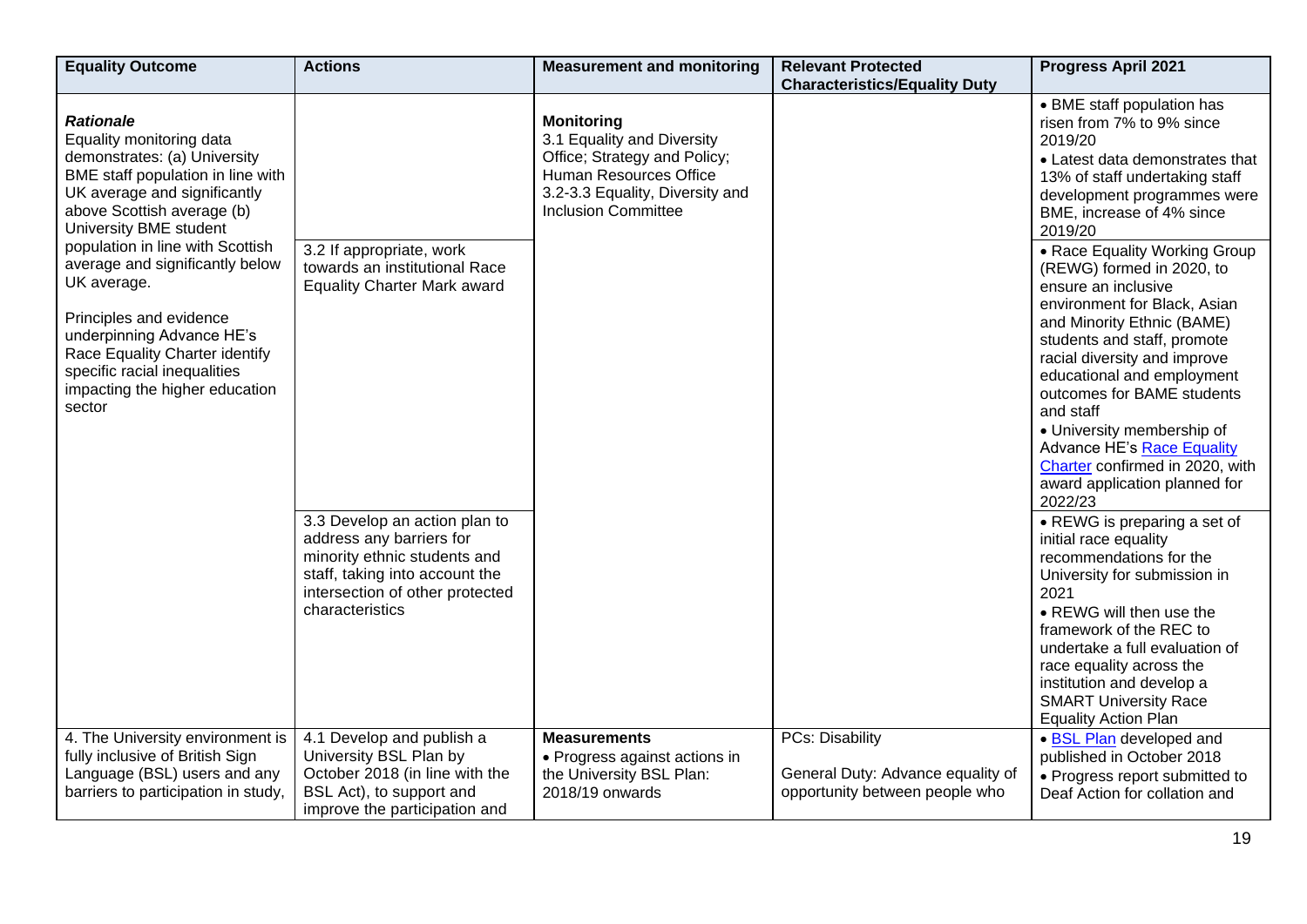| <b>Equality Outcome</b>                                                                                                                                                                                                                                                                                                                                                                                                                                              | <b>Actions</b>                                                                                                                                                                                                                                                                                    | <b>Measurement and monitoring</b>                                                                                                                                                                                                                                                                                                                        | <b>Relevant Protected</b><br><b>Characteristics/Equality Duty</b>                                                                                                                                                                                                                                                                                                                                                                     | <b>Progress April 2021</b>                                                                                                                                                                                                                                                                                                                                       |
|----------------------------------------------------------------------------------------------------------------------------------------------------------------------------------------------------------------------------------------------------------------------------------------------------------------------------------------------------------------------------------------------------------------------------------------------------------------------|---------------------------------------------------------------------------------------------------------------------------------------------------------------------------------------------------------------------------------------------------------------------------------------------------|----------------------------------------------------------------------------------------------------------------------------------------------------------------------------------------------------------------------------------------------------------------------------------------------------------------------------------------------------------|---------------------------------------------------------------------------------------------------------------------------------------------------------------------------------------------------------------------------------------------------------------------------------------------------------------------------------------------------------------------------------------------------------------------------------------|------------------------------------------------------------------------------------------------------------------------------------------------------------------------------------------------------------------------------------------------------------------------------------------------------------------------------------------------------------------|
| work or use of facilities are<br>addressed<br><b>Rationale</b><br>Barriers to BSL users accessing<br>public services, employment<br>and education identified and<br>addressed nationally via the<br><b>BSL (Scotland) Act and</b><br>National Plan.                                                                                                                                                                                                                  | experience of University<br>students, staff and visitors                                                                                                                                                                                                                                          | <b>Monitoring</b><br>· Disability Services Manager;<br><b>Equality and Diversity Office;</b><br>Equality, Diversity and Inclusion<br>Committee                                                                                                                                                                                                           | share a protected characteristic<br>and those who do not                                                                                                                                                                                                                                                                                                                                                                              | submission to Scottish<br>Government in 2020                                                                                                                                                                                                                                                                                                                     |
| 5. The University environment is<br>fully inclusive of LGBT students<br>and staff and any barriers to<br>participation in study, work or<br>use of facilities are addressed<br><b>Rationale</b><br>External evidence, such as that<br>contained within LGBT Youth<br>Scotland surveys, highlight<br>specific issues and areas for<br>improvement with regard to<br>LGBT inclusivity for young<br>people.<br>Research data from the<br>University's TransEDU project. | 5.2 Apply for LGBT Youth<br>Scotland's LGBT Charter Mark<br>for SEES, to support proactive<br>inclusion of LGBT students and<br>staff<br>5.3 Implement the<br>recommendations of the<br>TransEDU research project                                                                                 | <b>Measurements</b><br>• Achievement of LGBT Charter<br>Mark and progress against<br>associated actions identified:<br>2019 onwards<br>• Staff and student consultation<br>results by<br>demographic/protected<br>characteristics: report by 2021<br><b>Monitoring</b><br><b>LGBT Champions Group;</b><br>Equality, Diversity and Inclusion<br>Committee | <b>PCs: Sexual orientation</b><br>General Duty: Advance equality of<br>opportunity between people who<br>share a protected characteristic<br>and those who do not<br>General Duty: Foster good<br>relations between people who<br>share a protected characteristic<br>and those who do not<br>General Duty: Eliminate unlawful<br>discrimination, harassment and<br>victimisation and other conduct<br>prohibited by the Equality Act | • Institutional implementation of<br>TransEDU overseen by GESG<br>and SEES LGBT Champions<br>Group.<br>• The University's Student<br>Experience directorate and the<br>School of Education both<br>hold LGBT Charter awards<br>(Silver and Bronze respectively)                                                                                                  |
| 6. Equality and inclusion are<br>embedded in the student<br>curriculum and in staff learning<br>and development<br><b>Rationale</b><br>Sector evidence, such as the<br><b>Higher Education Academy's</b><br>report into Equality and diversity<br>in learning and teaching in<br>Scottish universities, identifies<br>an absence of holistic<br>approaches to embedding                                                                                              | 6.1 Research methods of<br>consistently embedding<br>equality, diversity and inclusion<br>(EDI) in the curricula and staff<br>development programmes<br>6.2 Develop university wide<br>recommendations for<br>approaches to embedding EDI<br>across curricula and staff<br>development programmes | <b>Measurements</b><br>• Development of<br>recommendations for<br>approaches to embedding EDI<br>across curricula and staff<br>development programmes<br>• Staff and student consultation<br>results by<br>demographic/protected<br>characteristics: report by 2021<br><b>Monitoring</b>                                                                 | PCs: All<br>General Duty: Foster good<br>relations between people who<br>share a protected characteristic<br>and those who do not<br>General Duty: Eliminate unlawful<br>discrimination, harassment and<br>victimisation and other conduct<br>prohibited by the Equality Act                                                                                                                                                          | • PG student interns engaged<br>to conduct research into<br>methods of implementing a<br>consistent approach to building<br>EDI into curricula in 2019 and<br>2020<br>• Consultation undertaken with<br>key staff and student<br>stakeholders on EDI in the<br>curriculum priorities and<br>practicalities<br>• Sample 5-year plan of<br>implementation produced |